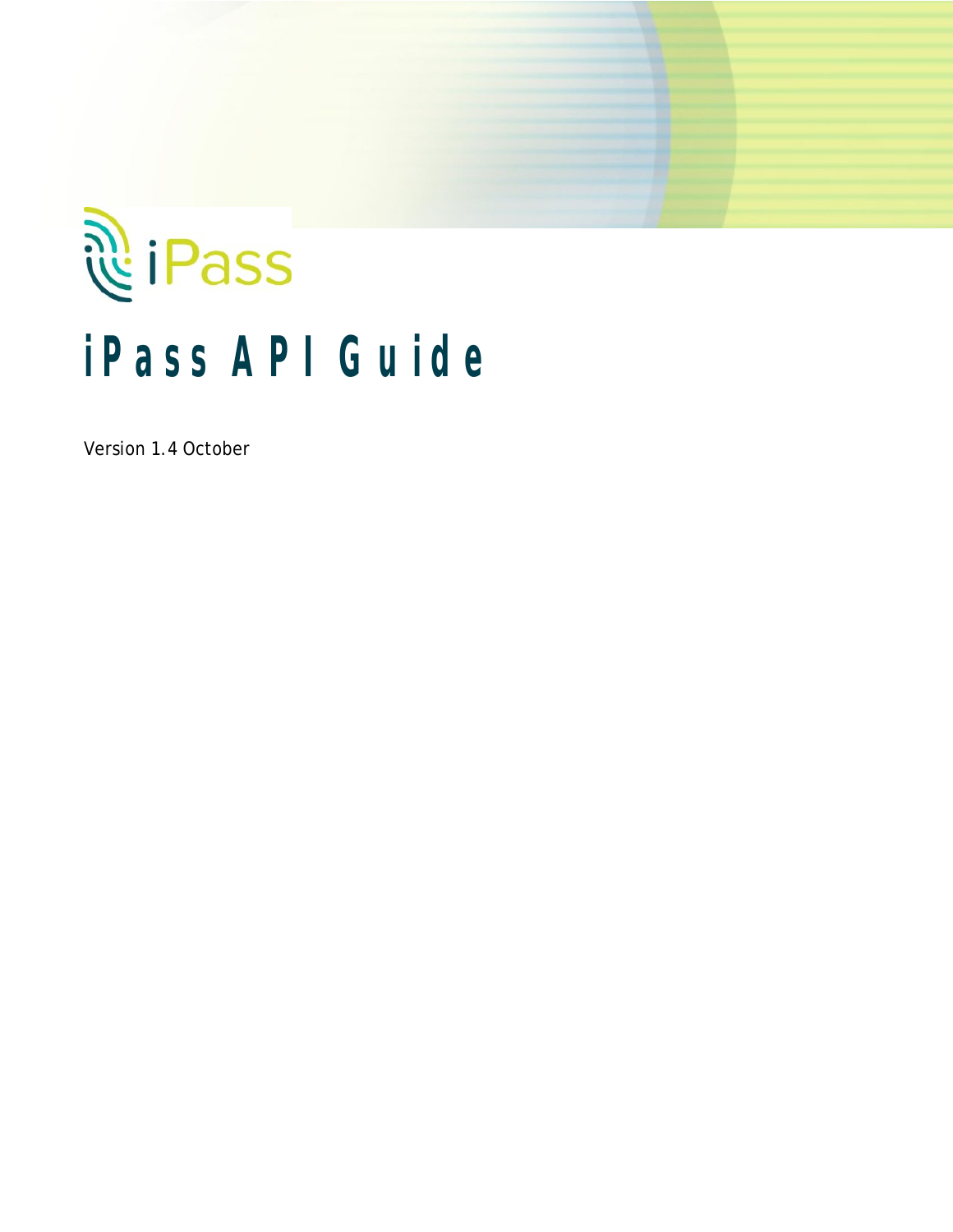| <b>Overview</b>                  | 4   |
|----------------------------------|-----|
|                                  |     |
|                                  |     |
|                                  |     |
|                                  |     |
|                                  |     |
|                                  |     |
|                                  |     |
|                                  |     |
|                                  |     |
|                                  |     |
|                                  |     |
|                                  |     |
|                                  |     |
|                                  |     |
|                                  |     |
|                                  |     |
|                                  |     |
|                                  |     |
|                                  |     |
|                                  |     |
|                                  |     |
|                                  |     |
|                                  |     |
|                                  |     |
|                                  |     |
|                                  |     |
|                                  |     |
|                                  |     |
|                                  |     |
| Registration Code Management API | .20 |
|                                  |     |
|                                  |     |
|                                  |     |
|                                  |     |
|                                  |     |
|                                  |     |
|                                  |     |
|                                  |     |
|                                  |     |
|                                  |     |
|                                  |     |
|                                  |     |

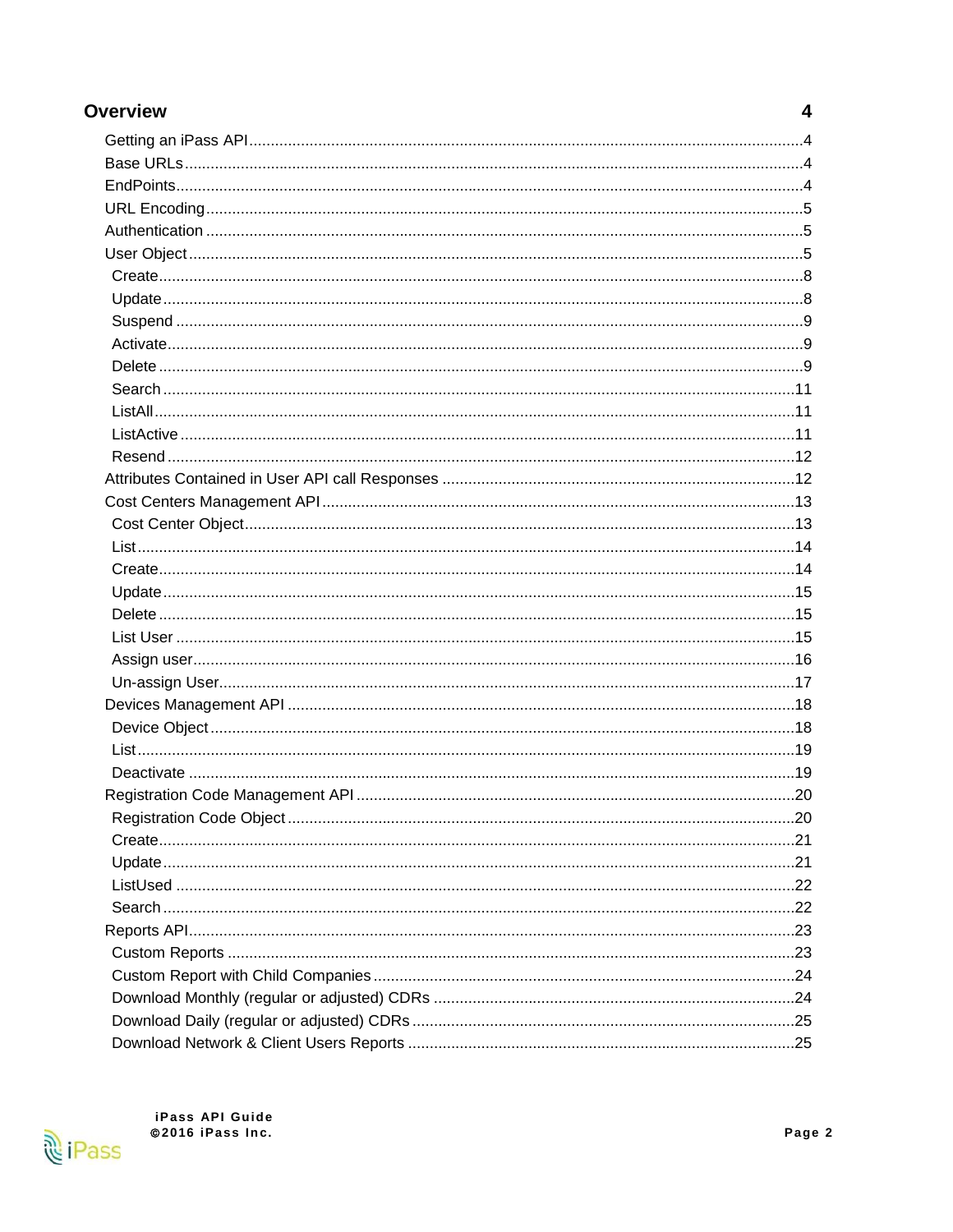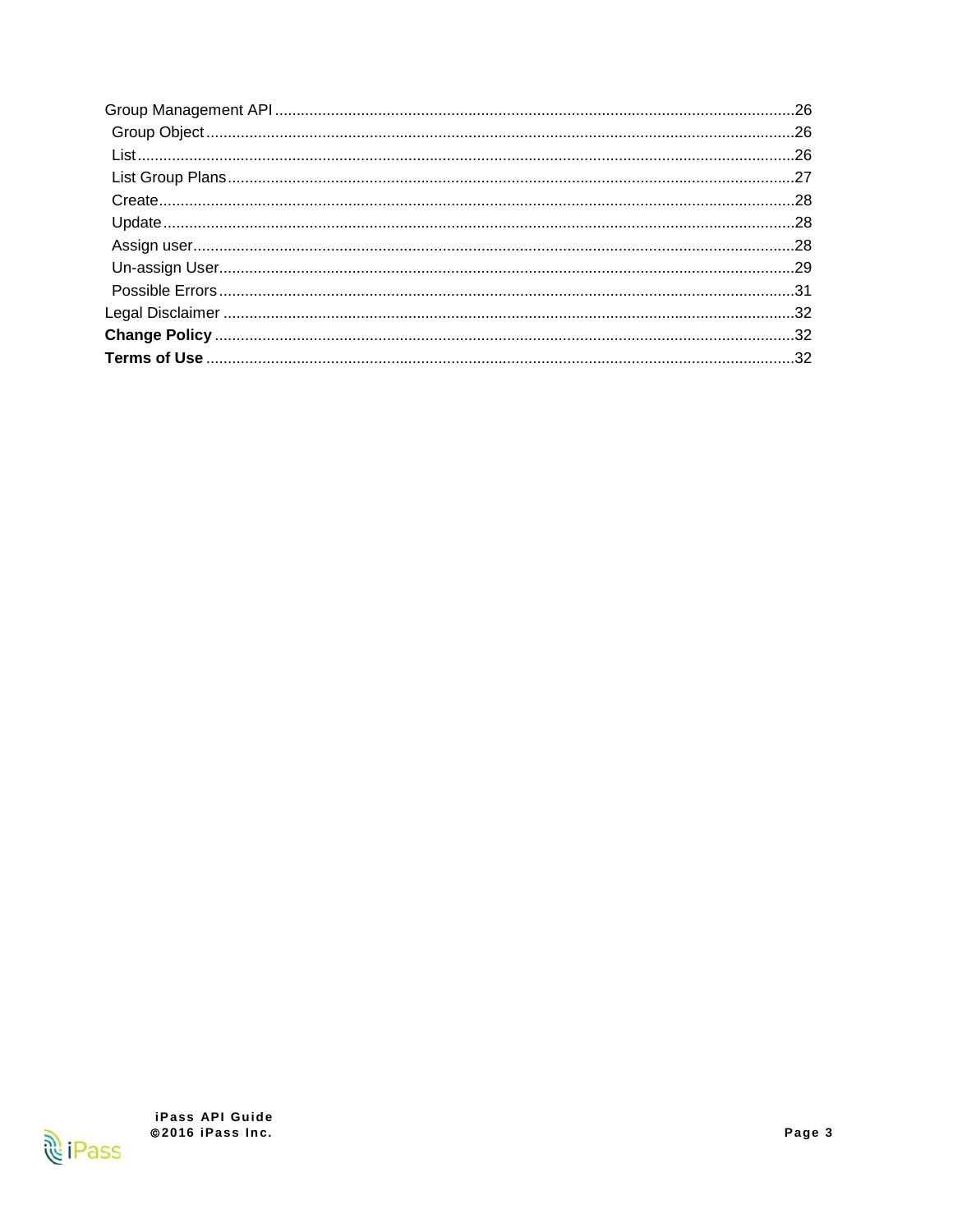# <span id="page-3-0"></span>**Overview**

iPass APIs help you provision and administer iPass users within your organization's system. In addition to managing your account and retrieving reports, you can—with a browser add-on—perform most basic functions without signing into the iPass Portal.

## <span id="page-3-1"></span>**Getting an iPass API**

Each environment requires a unique API key. You must contact your company admin or your iPass Account Manager to get an API key and set up an account.

## <span id="page-3-2"></span>**Base URLs**

Use the production and staging URLs to integrate with the iPass platform, depending on which stage of development you are in.

By interacting with the Production API URL, any changes you make in our platform will be immediately reflected on [https://openmobile.ipass.com.](https://openmobile.ipass.com/) For staging, your changes will be available immediately in [https://salesdemo.ipass.com.](https://salesdemo.ipass.com/)

Production

API - [https://api.ipass.com/v1](https://api.ipass.com/) Portal - https://openmobile.ipass.com

## <span id="page-3-3"></span>**EndPoints**

iPass API currently supports CRUD (create, retrieve, update and delete) operations on most of the following endpoints:

| /users                   |
|--------------------------|
| service=list             |
| service=listActive       |
| service=search           |
| service=create           |
| service=update           |
| service=suspend          |
| service=activate         |
| service=resendActivation |
| service=delete           |

/costCenters



**iPass API Guide** "**2016 iPass Inc. Page 4**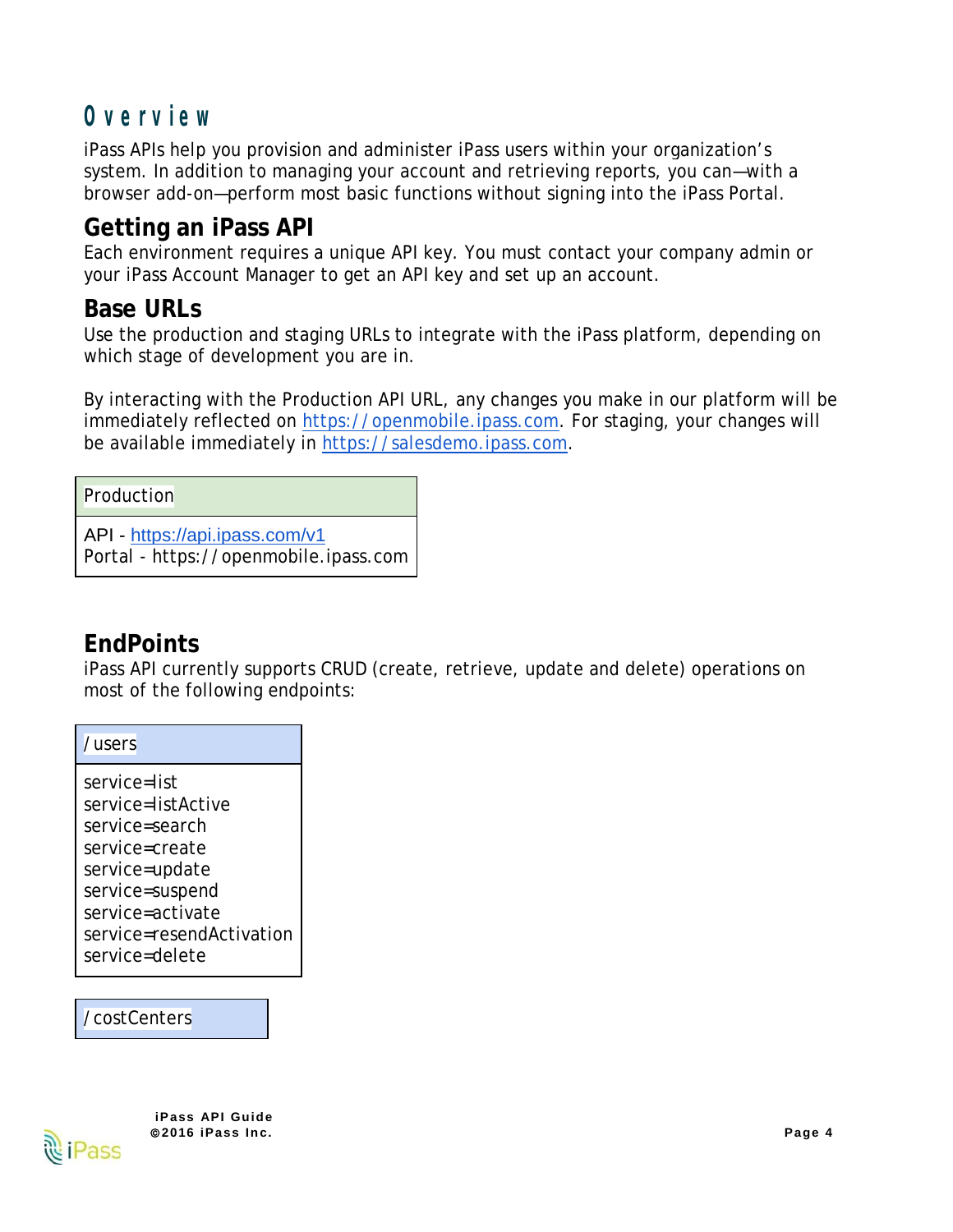service=list service=create service=update service=remove service=addUsers service=removeUsers

/devices

service=list service=deactivate

/reports

service=getCustom service= getCustomWithChild

## <span id="page-4-0"></span>**URL Encoding**

Characters such as "+" and spaces need to be URL-encoded before being sent via API. For example, if you want to pass an email address like "*email=jsmith+12@acme.com*", it should be encoded as "*email=jsmith%2B@acme.com*". For more information, refer to this [online tutorial.](http://www.w3schools.com/tags/ref_urlencode.asp)

## <span id="page-4-1"></span>**Authentication**

You authenticate your iPass API by providing an API KEY in the HTTP request header. API KEYs provide the same access privileges as your username and password.

```
HEADER x-ipass-key: {{API} KEY}}
```
API requests are made over an HTTPS POST call.

<span id="page-4-2"></span>**User Object** The user object defines the service subscription.

```
<?xml version="1.0" encoding="UTF-8" standalone="yes"?>
<endUser>
     <email>auser@ipass.com</email>
```


**iPass API Guide** "**2016 iPass Inc. Page 5**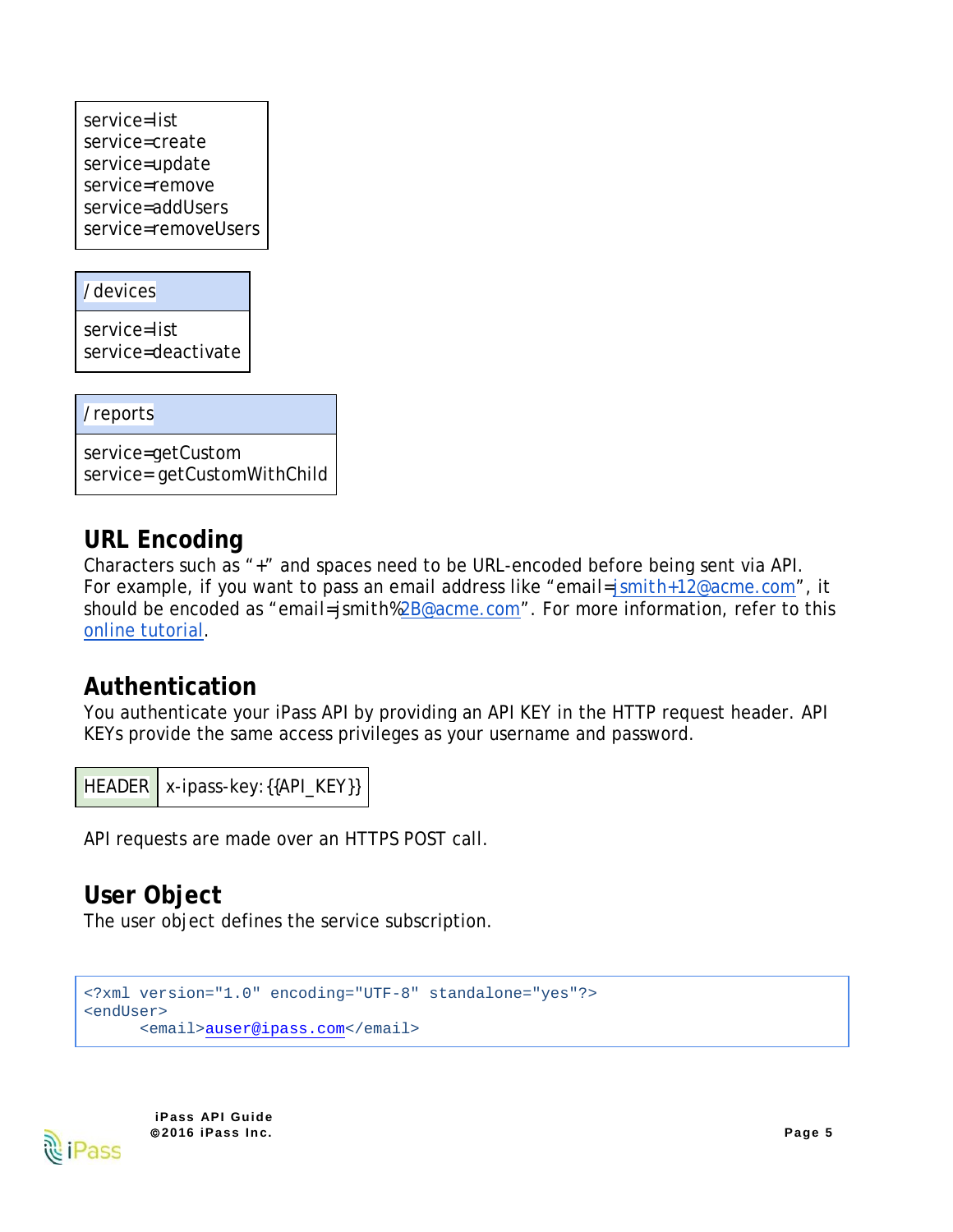```
<fname>Wlliam</fname>
     <isActive>1</isActive>
     <lname>Shakespeare</lname>
      <thorUserId>54321</thorUserId>
     <username>auser@proserv.com</username>
     <acaToken>EbTXsuZVq/Y9+utRxS+70M7wf0x2DCuqfWPDITM7HnBmR2xU8FLnxBPNh1NH/UAZ<
/acaToken>
     <enablePortalLogin>false</enablePortalLogin>
     <endUserId>12345</endUserId>
      <endUserStatus>Active</endUserStatus>
      <locale>en-US</locale>
     <notifications>
           <notification subscribe="true">
                 <type>Activate</type>
           </notification>
            <notification subscribe="true">
                  <type>Suspend</type>
            </notification>
      </notifications>
</endUser>
```

| Parameter | Explanation                                                                                                                                                                                                                                                                                                                                                                                                                                                                                                                                                               |
|-----------|---------------------------------------------------------------------------------------------------------------------------------------------------------------------------------------------------------------------------------------------------------------------------------------------------------------------------------------------------------------------------------------------------------------------------------------------------------------------------------------------------------------------------------------------------------------------------|
| email     | REQUIRED. Valid e-mail address used as the primary subscription<br>identifier. This value must be unique across all accounts in the iPass<br>service as it is used as the primary means of subscriber communication.                                                                                                                                                                                                                                                                                                                                                      |
| fname     | REQUIRED. User first name.                                                                                                                                                                                                                                                                                                                                                                                                                                                                                                                                                |
| Iname     | REQUIRED. User last name.                                                                                                                                                                                                                                                                                                                                                                                                                                                                                                                                                 |
| username  | REQUIRED. Unique identifier for the user to authenticate at a hotspot or<br>sign in to the Portal. The username must be unique within the account<br>and must contain the iPass roaming realm registered to the account as a<br>suffix realm, e.g. jsmith@ipassRealm. The iPass Roaming Realm may be<br>the same as the customer email domain, but is not required. The<br>username portion may be the same as the subscriber's e-mail name, but is<br>not required. The username may not contain special characters (such as<br>$^{\prime\prime}$ @ $^{\prime\prime}$ ). |
| password  | OPTIONAL. If the account is set to use system-generated passwords, this<br>field may be omitted. If the account is set to use customer-defined<br>passwords, the passwords entered must match the password criteria<br>defined by the administrator when the account was provisioned.                                                                                                                                                                                                                                                                                     |
|           | OPTIONAL. ISO3166-1 two-letter uppercase ISO country code indicates                                                                                                                                                                                                                                                                                                                                                                                                                                                                                                       |

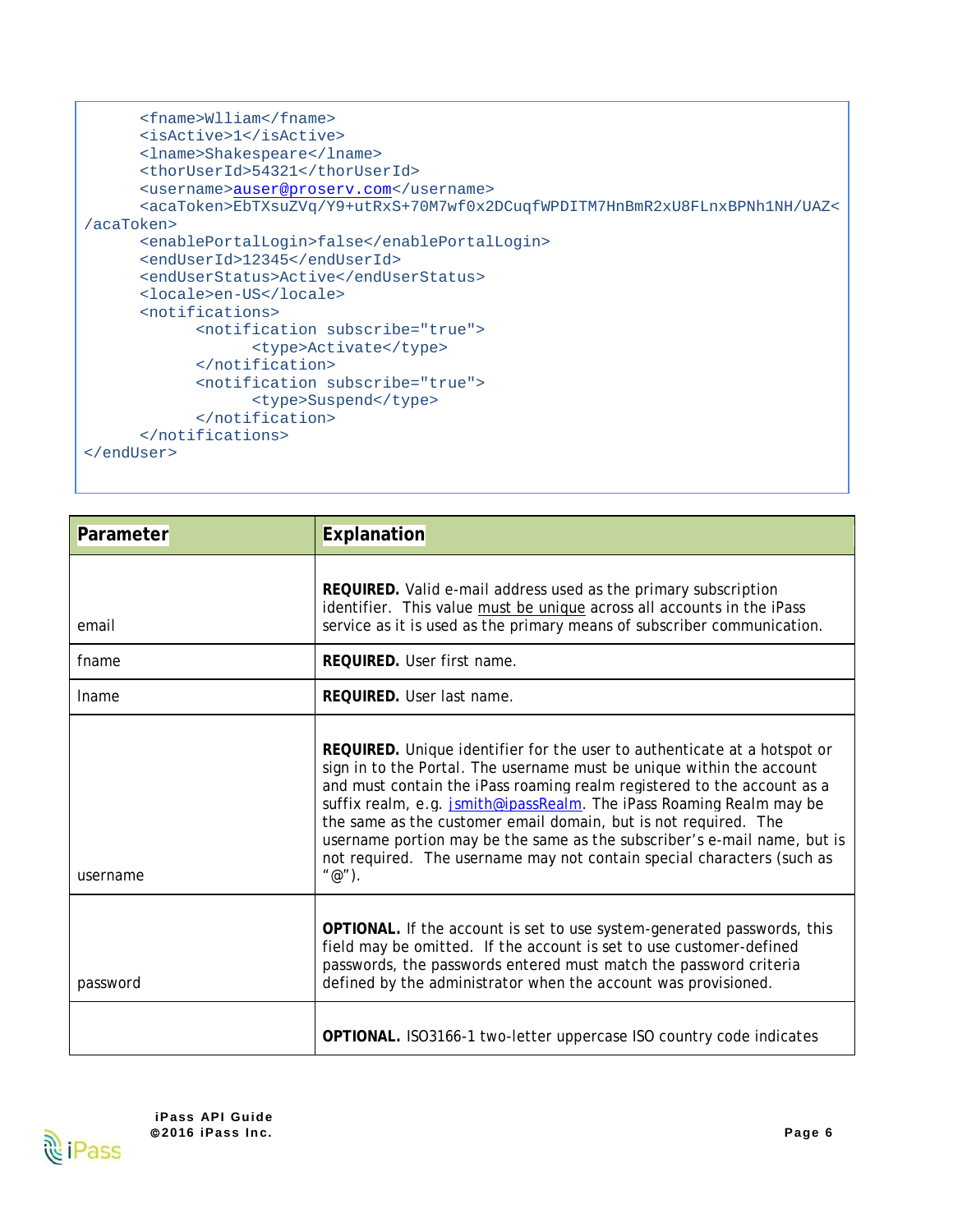| homecountry       | which country the user is based. This is currently used for reporting<br>purpose and this does not affect the languages in webpages or email that<br>iPass communicates to the user.                                                                                                                                                                           |
|-------------------|----------------------------------------------------------------------------------------------------------------------------------------------------------------------------------------------------------------------------------------------------------------------------------------------------------------------------------------------------------------|
| enablePortalLogin | REQUIRED. Indicates the user's authorization to access the Open Mobile<br>Portal. Typically this is "false", unless the user needs to perform any<br>administrative tasks or to retrieve billing and usage information.                                                                                                                                        |
| departmentCode    | OPTIONAL. May be used to indicate any group the user is associated with,<br>such as an organizational department or cost center. This may be used for<br>billing purpose and if you turn on CostCenter feature, our system can<br>reallocate your bill to a different cost center accordingly. Refer to the<br>Cost Center section for more information.       |
| locale            | OPTIONAL. Preferred language for user object. If not supplied, language<br>used will be the detected language.                                                                                                                                                                                                                                                 |
| notification      | OPTIONAL. If any of the following notification typea are set to "true",<br>then iPass would notify them when the user is first created ("Activate")<br>or when the user is suspended ("Suspend")                                                                                                                                                               |
| authType          | RESPONSE ONLY. Set by iPass as "HostedAuth"                                                                                                                                                                                                                                                                                                                    |
| company           | RESPONSE ONLY. The iPass company ID associated with the request as<br>determined by the x-ipass-key and x-ipass-company-id defined in the<br>request header.                                                                                                                                                                                                   |
| isActive          | RESPONSE ONLY. Reports the user object as Active (1) or InActive (0).                                                                                                                                                                                                                                                                                          |
| thorUserId        | RESPONSE ONLY. iPass internal unique user identifier.                                                                                                                                                                                                                                                                                                          |
| acaToken          | RESPONSE ONLY. Service activation token which uniquely identifies the<br>request.                                                                                                                                                                                                                                                                              |
| endUserId         | RESPONSE ONLY. iPass internal unique user identifier.                                                                                                                                                                                                                                                                                                          |
| endUserStatus     | RESPONSE ONLY. Reports the status of the user object as either Active<br>or Suspended. All user objects are Active by default upon creation.<br>endUserStatus is set to Suspended in response to a delete API call so that<br>the user object can continue to be available for billing purposes even<br>though it will no longer be searchable in the service. |
| proxyUserId       | RESPONSE ONLY. iPass internal.                                                                                                                                                                                                                                                                                                                                 |
| numDevices        | RESPONSE ONLY. The number of devices associated with this user<br>object.                                                                                                                                                                                                                                                                                      |
|                   | RESPONSE ONLY. The number of activated devices associated with this                                                                                                                                                                                                                                                                                            |

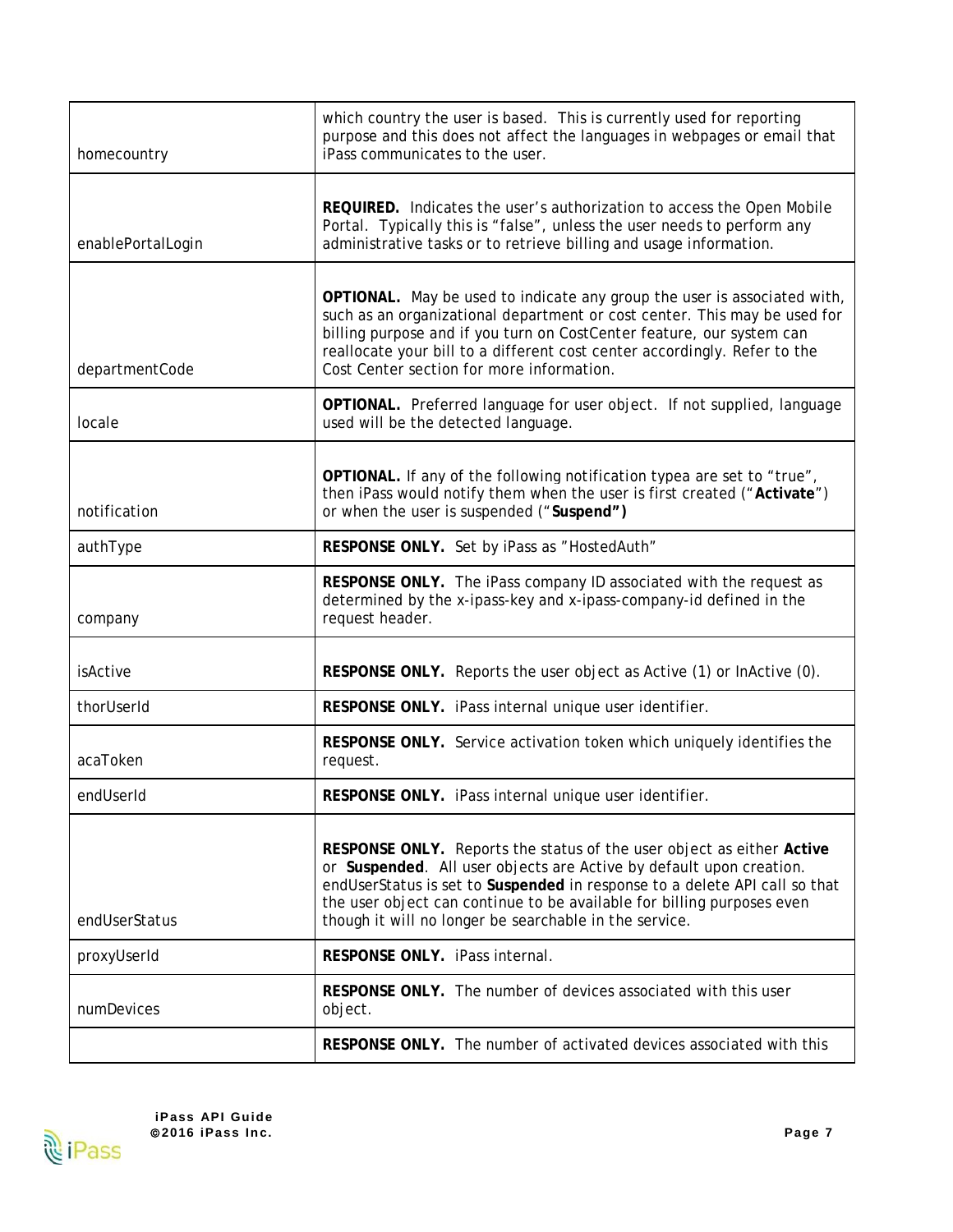| numActiveDevices         | user object.                                                                                                                                                                                                                                                                                                                                                                                                                       |
|--------------------------|------------------------------------------------------------------------------------------------------------------------------------------------------------------------------------------------------------------------------------------------------------------------------------------------------------------------------------------------------------------------------------------------------------------------------------|
| startDate                | RESPONSE ONLY. The date on which the user object was created.                                                                                                                                                                                                                                                                                                                                                                      |
| selfServiceActivationUrl | RESPONSE ONLY. URL specific to a creation or activation request which<br>leads to the iPass-hosted Self-Service Activation Page. The encoded URL<br>passes the acaToken and password information necessary for service<br>activation. The URL is to be executed from the device to be activated and<br>may be delivered to the subscriber via e-mail or SMS, or automatically<br>invoked within the context of a host application. |

## <span id="page-7-0"></span>**Create**

Adds a new user to the company.

| <b>URL</b>      | $({\texttt{BASE_URL}})/{\texttt{users?service}=\texttt{create}}$                                                                                                                                                                                                                                                                                                                                                                                                                                                                                                                                                     |
|-----------------|----------------------------------------------------------------------------------------------------------------------------------------------------------------------------------------------------------------------------------------------------------------------------------------------------------------------------------------------------------------------------------------------------------------------------------------------------------------------------------------------------------------------------------------------------------------------------------------------------------------------|
| <b>HEADER</b>   | x-ipass-company-id: { {COMPANY_ID}}                                                                                                                                                                                                                                                                                                                                                                                                                                                                                                                                                                                  |
| POST BODY       | <enduser><br/><email>email@domain</email><br/><fname>first name</fname><br/><lname>last name</lname><br/><username>username@IPASS REALM</username><br/><password>password</password><br/><homecountry>home country</homecountry><br/><enableportallogin>portal_access</enableportallogin><br/><departmentcode>group_association</departmentcode><br/><locale>language_preference</locale><br/><notifications><br/><notification subscribe="true"><br/><type>Activate</type><br/></notification><br/><notification subscribe="true"><br/><type>Suspend</type><br/></notification><br/></notifications><br/></enduser> |
| <b>RESPONSE</b> | 200 OK<br>user object with the additional iPass identifier <thoruserid><br/>and <enduserid></enduserid></thoruserid>                                                                                                                                                                                                                                                                                                                                                                                                                                                                                                 |

# <span id="page-7-1"></span>**Update**

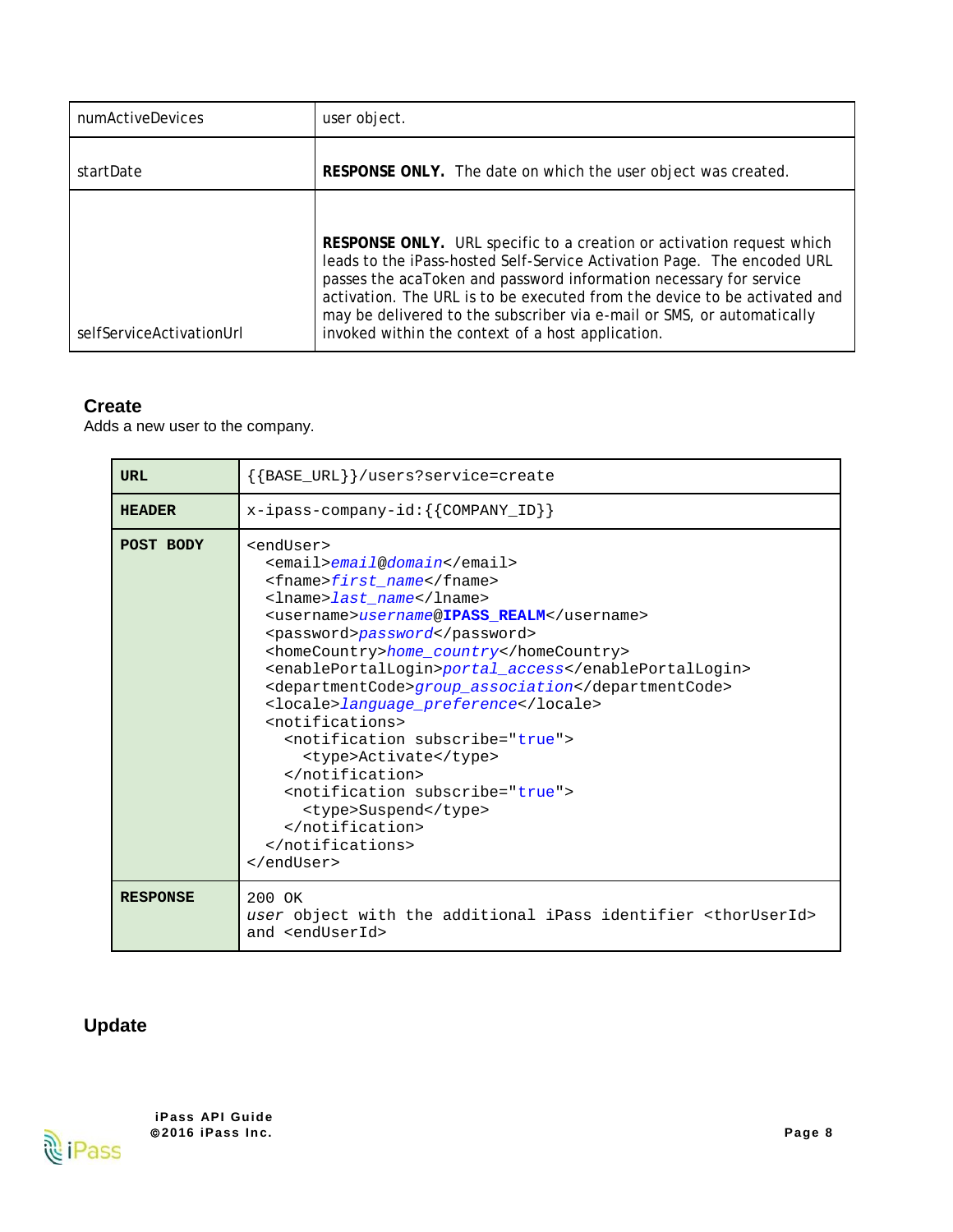Updates user detail information and looks into the <user> object and updates any specified parameters based on the <username>.

| URL             | {{BASE_URL}}/users?service=update                                                                      |
|-----------------|--------------------------------------------------------------------------------------------------------|
| <b>HEADER</b>   | x-ipass-company-id: { {COMPANY_ID}}                                                                    |
| POST BODY       | <enduser><br/><username>username@IPASS REALM</username><br/><math>\langle</math>/endUser&gt;</enduser> |
| <b>RESPONSE</b> | 200 OK<br>updated user object                                                                          |

#### <span id="page-8-0"></span>**Suspend**

Suspends a user, who can then no longer roam on company allowed networks or iPass hotspots. If the user has "*enablePortalLogin*" set to true, then they can still continue to sign in to the Portal to perform any administrative tasks.

| <b>URL</b>      | ${BASE_URL}$ ) /users?service=suspend                                                                  |
|-----------------|--------------------------------------------------------------------------------------------------------|
| <b>HEADER</b>   | x-ipass-company-id: { {COMPANY_ID} }                                                                   |
| POST BODY       | <enduser><br/><username>username@IPASS_REALM</username><br/><math>\langle</math>/endUser&gt;</enduser> |
| <b>RESPONSE</b> | 200 OK<br>updated user object                                                                          |

#### <span id="page-8-1"></span>**Activate**

Activates a user who was previously suspended. The user can roam on any iPass hotspot (limited to your company's allowed networks).

| <b>URL</b>      | $({\texttt{BASE_URL}})/{\texttt{users}}$ ?service=activate                                             |
|-----------------|--------------------------------------------------------------------------------------------------------|
| <b>HEADER</b>   | $x$ -ipass-company-id: $\{ \text{COMPANY\_ID} \}$                                                      |
| POST BODY       | <enduser><br/><username>username@IPASS REALM</username><br/><math>\langle</math>/endUser&gt;</enduser> |
| <b>RESPONSE</b> | 200 OK<br>updated user object                                                                          |

#### <span id="page-8-2"></span>**Delete**

Deletes a user. Once a user is deleted, you will no longer be able to look them up, but the user still remains in our record for billing and reporting purpose.

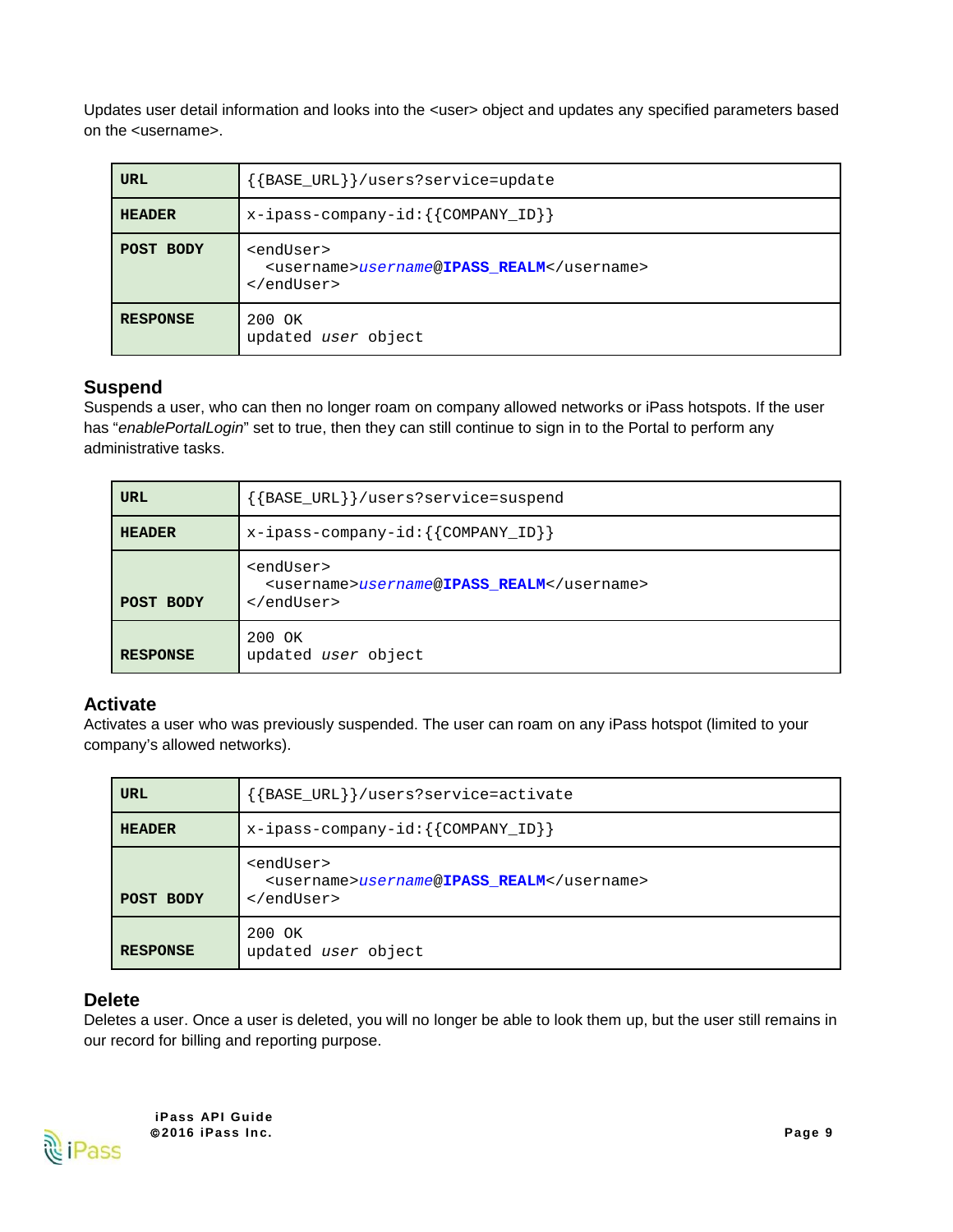| URL             | $({\texttt{BASE_URL}})/{\texttt{users?service=delete}}$                                                |
|-----------------|--------------------------------------------------------------------------------------------------------|
| <b>HEADER</b>   | $x$ -ipass-company-id: $\{ \text{COMPANY\_ID} \}$                                                      |
| POST BODY       | <enduser><br/><username>username@IPASS REALM</username><br/><math>\langle</math>/endUser&gt;</enduser> |
| <b>RESPONSE</b> | 200 OK<br>updated user object                                                                          |

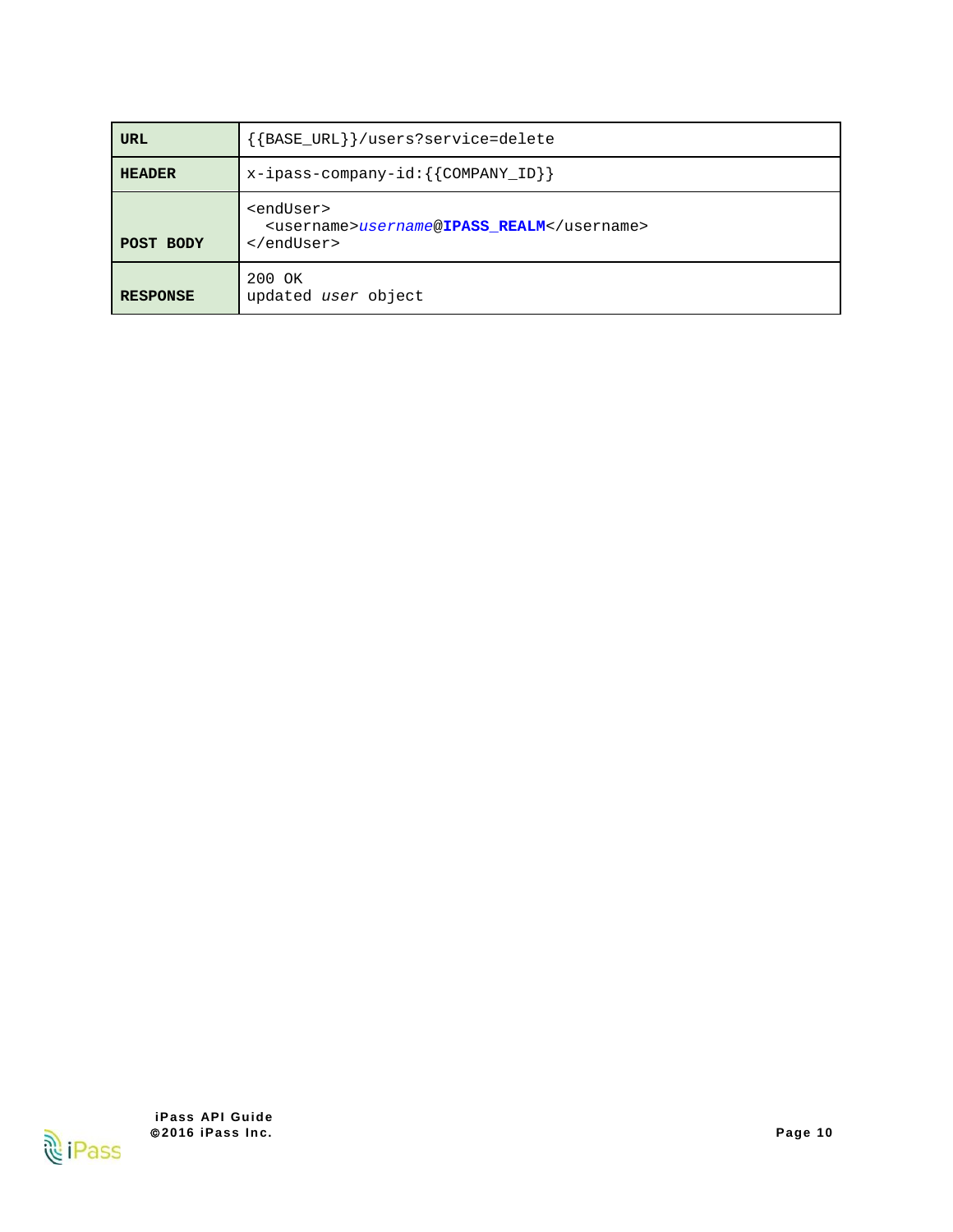#### <span id="page-10-0"></span>**Search**

Returns individual or multiple user objects that either match the search criteria specified or fall within the range of registration dates.

In order to retrieve detail of a single user, put in a complete email address or username as {{CRITERIA}}. If you want a list of users who were registered after a certain date, use only the {{FROM\_DATE}}.

| URL             | $\{ \{ BASE\_URL\} \}$ /users?service=search&searchCriteria= $\{ \{ CRITERIA\} \}$<br>page=1&limit=20&fromRegDate={{FROM_DATE}}&toRegDate={{TO_DATE} |
|-----------------|------------------------------------------------------------------------------------------------------------------------------------------------------|
| <b>HEADER</b>   | $x$ -ipass-company-id: $\{ \text{COMPANY\_ID} \}$                                                                                                    |
| POST BODY       |                                                                                                                                                      |
| <b>RESPONSE</b> | 200 OK<br>list of user object(s)                                                                                                                     |

| <b>Parameter</b> | <b>Explanation</b>                                                                                                            |
|------------------|-------------------------------------------------------------------------------------------------------------------------------|
| CRITERIA         | <b>OPTIONAL.</b> This is any string value. It will match against the beginning of firstname, lastname,<br>email and username. |
| FROM DATE        | <b>OPTIONAL.</b> User registered after this specified date, i.e. MM/DD/YYYY                                                   |
| TO DATE          | <b>OPTIONAL.</b> User registered up until this specified date, i.e. MM/DD/YYYY                                                |

#### <span id="page-10-1"></span>**ListAll**

Retrieves a list of users who are currently registered in your company, active, or suspended. Users previously deleted do not show up in this list.

| URL             | $\{\{BASE_URL\}\}/users? service=listAll\$ |  |  |
|-----------------|--------------------------------------------|--|--|
| <b>HEADER</b>   | x-ipass-company-id: { {COMPANY_ID}}        |  |  |
| POST BODY       |                                            |  |  |
| <b>RESPONSE</b> | 200 OK<br>list of user object(s)           |  |  |

| <b>Parameter</b> | <b>Explanation</b>                                                                                                   |
|------------------|----------------------------------------------------------------------------------------------------------------------|
| PAGE             | <b>REQUIRED.</b> This is the page size. If you specify 20, you'll get up to 20 results back.                         |
| LIMIT            | <b>REQUIRED.</b> This indicates where in the search results you are looking (1 means page 1, and<br>2 means page 2). |

#### <span id="page-10-2"></span>**ListActive**

Returns all the active users with the company.



**iPass API Guide** "**2016 iPass Inc. Page 11**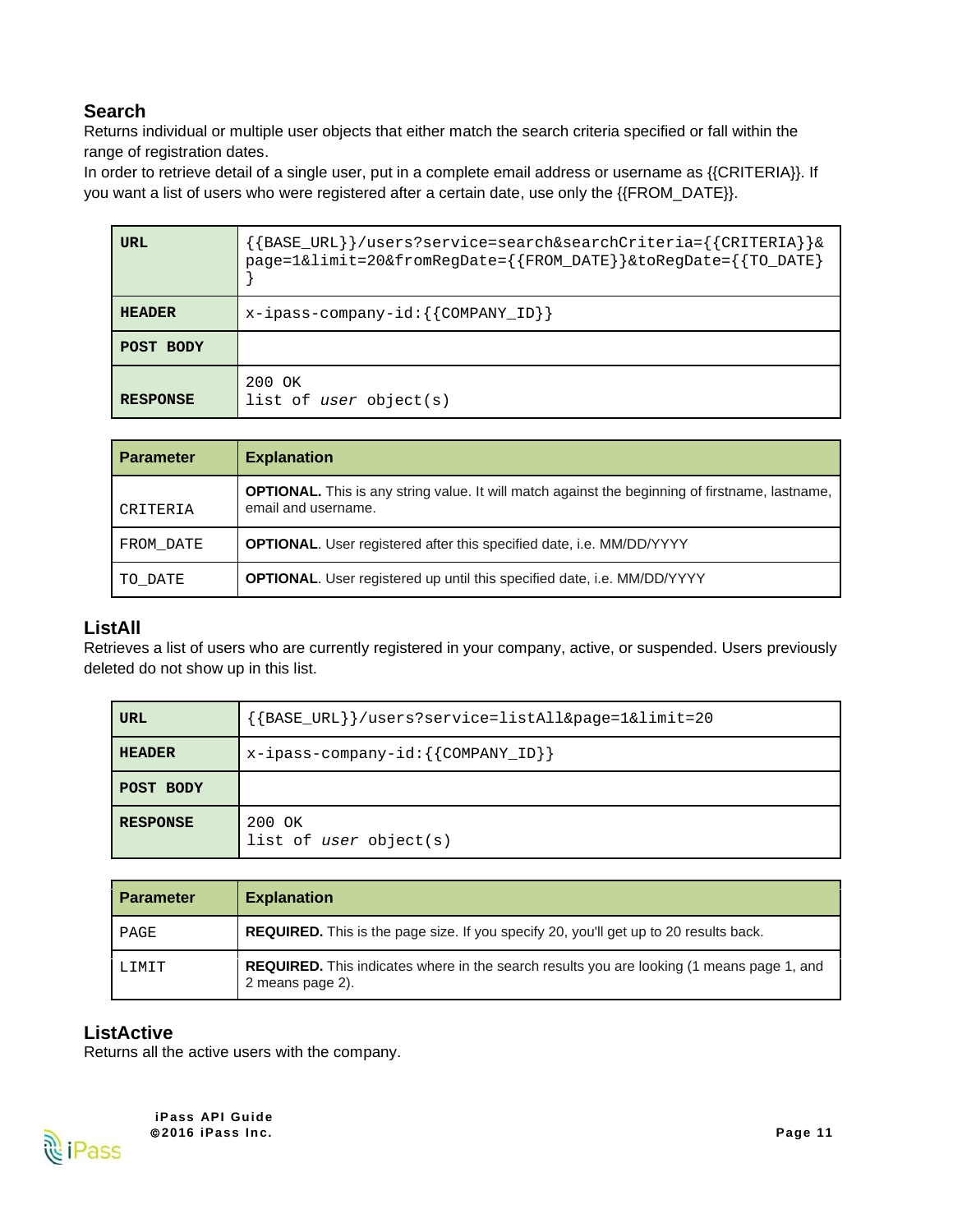| URL             | {{BASE_URL}}/users?service=listActive&page=1&limit=20 |
|-----------------|-------------------------------------------------------|
| <b>HEADER</b>   | $x$ -ipass-company-id: $({\text{COMPANY\_ID}})$       |
| POST BODY       |                                                       |
| <b>RESPONSE</b> | 200 OK<br>list of user object(s)                      |

| <b>Parameter</b> | <b>Explanation</b>                                                                                                              |
|------------------|---------------------------------------------------------------------------------------------------------------------------------|
| PAGE             | REQUIRED. This is the page size. If you specify 20 then you'll get up to 20 results back ("-1"<br>means ALL results in 1 page). |
| LIMIT            | <b>REQUIRED.</b> This indicates where in the search results you are looking (1 means page 1, and<br>2 means page 2).            |
|                  |                                                                                                                                 |
|                  |                                                                                                                                 |
|                  |                                                                                                                                 |

#### <span id="page-11-0"></span>**Resend**

Resends the Self-Service Activation Email. The Self-Service Activation email sends the user a download link for their device and also provides a single-click option to activate the OM App.

This is equivalent to [this webpage](https://openmobile.ipass.com/euservices/activation/#/requestActivationEmail) where the user themselves can enter their email address to request this same email.

| <b>URL</b>      | {{BASE_URL}}/users?service=resendActivation                                                             |  |
|-----------------|---------------------------------------------------------------------------------------------------------|--|
| <b>HEADER</b>   | $x$ -ipass-company-id: $\{ \text{COMPANY\_ID} \}$                                                       |  |
| POST BODY       | <enduser><br/><username>username@IPASS REALM</username><br/><math>\langle</math>/endUser&gt;</enduser>  |  |
| <b>RESPONSE</b> | 200 OK<br><message><br/>Operation completed successfully<br/><math>\langle</math> message&gt;</message> |  |

# <span id="page-11-1"></span>**Attributes Contained in User API call Responses**

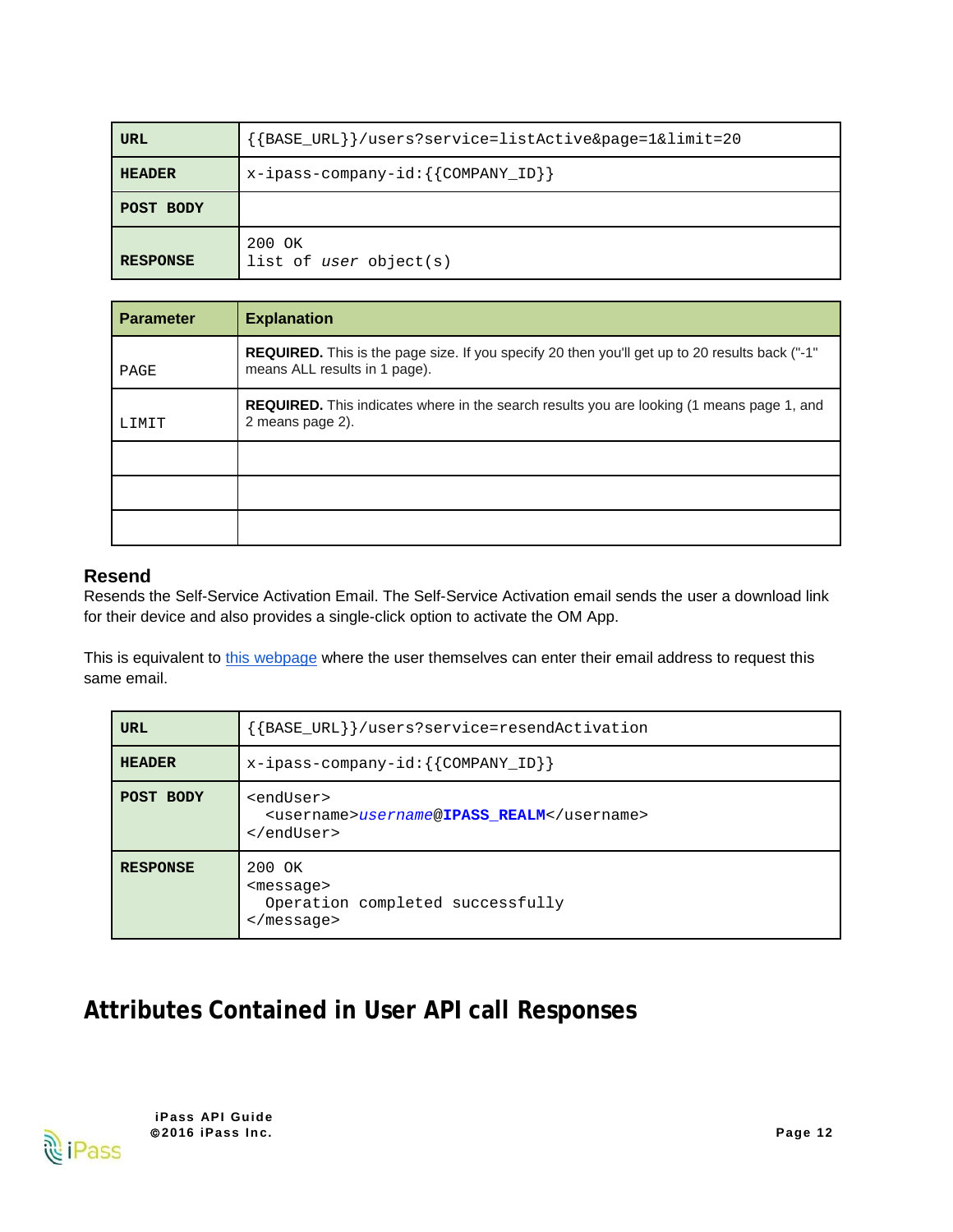|                                                       | create | listAll            | listActive   | update | suspend | activate | delete |
|-------------------------------------------------------|--------|--------------------|--------------|--------|---------|----------|--------|
| <enduser></enduser>                                   |        |                    |              |        |         |          |        |
| <authtype></authtype>                                 | x      | X                  | x            | x      | x       | x        | X      |
| <company></company>                                   | X      | $\mathsf{x}$       | <b>X</b>     | X      | X       | X        | X      |
| $<$ email>                                            | x      | $\pmb{\mathsf{X}}$ | X            | X      | X       | X        | X      |
| $<$ fname $>$                                         | X      | X                  | <b>X</b>     | X      | X       | X        | X      |
| <isactive></isactive>                                 | X      | X                  | X            | X      | X       | X        | X      |
| $1name$                                               | X      | X                  | X            | X      | X       | X        | X      |
| <thoruserid></thoruserid>                             | x      | X                  | X            | x      | x       | x        | X      |
| <username></username>                                 | X      | X                  | <b>X</b>     | X      | X       | X        | X      |
| <enableportallogin></enableportallogin>               | x      | X                  | X            | X      | X       | X        | X      |
| <enduserid></enduserid>                               | X      | X                  | X            | X      | X       | X        | X      |
| <enduserstatus></enduserstatus>                       | X      | x                  | X            | X      | X       | x        | X      |
| <homecountry></homecountry>                           | X      | X                  | X            | X      | X       | X        | X      |
| <locale></locale>                                     | x      |                    |              | X      | X       | X        | X      |
| <departmentcode></departmentcode>                     |        |                    |              |        |         |          |        |
| <notifications></notifications>                       |        |                    |              |        |         |          |        |
| <notification subscribe="true"></notification>        | x      | X                  | X            | x      | X       | X        | X      |
| <type>Activate</type>                                 | X      | $\mathsf{X}$       | X            | X      | X       | X        | X      |
|                                                       | x      | X                  | X            | X      | x       | x        | X      |
| <notification subscribe="true"></notification>        | X      | $\pmb{\mathsf{X}}$ | X            | X      | X       | X        | X      |
| <type>Suspend</type>                                  | X      | $\pmb{\mathsf{X}}$ | X            | x      | X       | X        | X      |
|                                                       | X      | $\mathsf{x}$       | $\mathsf{x}$ | X      | X       | X        | X      |
|                                                       |        |                    |              |        |         |          |        |
| <numdevices></numdevices>                             |        | X                  | X            |        |         |          | X      |
| <numactivedevices></numactivedevices>                 |        | x                  | X            |        |         |          | x      |
| <regcodeuser></regcodeuser>                           |        | X                  | X            |        |         |          |        |
| <startdate></startdate>                               | x      | X                  | X            | x      | X       | X        | X      |
| <selfserviceactivationurl></selfserviceactivationurl> | X      |                    |              |        |         | X        |        |
|                                                       |        |                    |              |        |         |          |        |

# <span id="page-12-0"></span>**Cost Centers Management API**

This API lets you create, add, manage, and query cost center data.

## <span id="page-12-1"></span>**Cost Center Object**



**iPass API Guide** "**2016 iPass Inc. Page 13**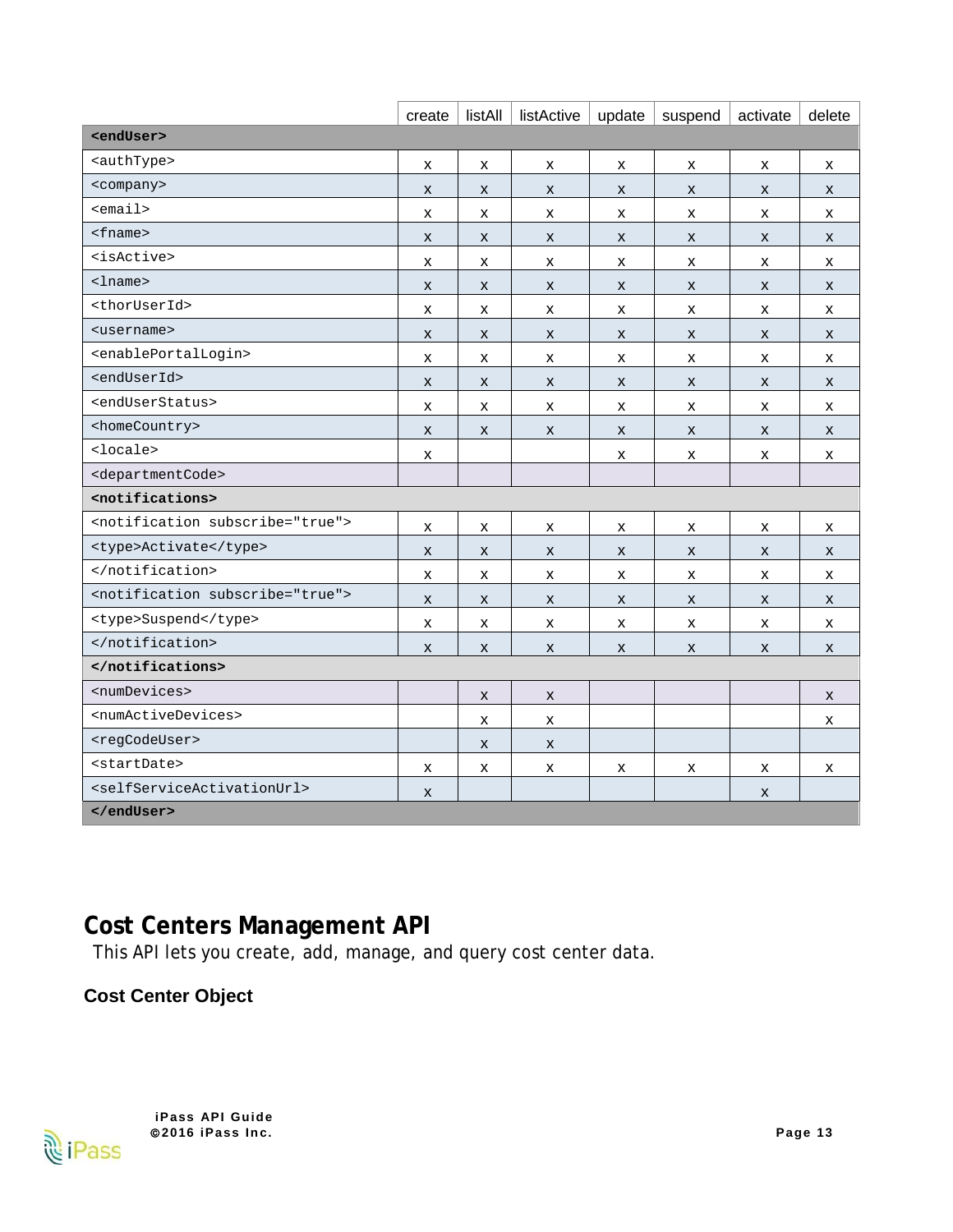```
<costcenter>
<assignedCount>5</email>/assignedCount>
<costid>qa</costid>

<modifiedBy>iPass</modifiedBy>
<modifiedTime>05-17T04:12:46Z</modifiedTime>
<name>qa</name>
<childCompany>4321</childCompany> 
</costcenter>
```

| <b>Parameter</b> | <b>Explanation</b>                                                                                                                 |
|------------------|------------------------------------------------------------------------------------------------------------------------------------|
| assignedCount    | <b>REQUIRED.</b> Number of users assigned to this Cost Center.                                                                     |
| costId           | <b>REQUIRED.</b> Visual unique identifier of the Cost Center.                                                                      |
| id               | <b>SYSTEM.</b> Unique identifier of the Cost Center; this is assigned<br>automatically when the Cost Center is first created.      |
| name             | <b>REQUIRED.</b> Any string to describe the Cost Center.                                                                           |
| childCompany     | <b>OPTIONAL.</b> If your account maps Cost Center to a child company, this<br>field represents the companyld of the child company. |

## <span id="page-13-0"></span>**List**

Brings up all the Cost Centers you currently have configured in the company.

| URL             | {{BASE_URL}}/costcenters?service=list |
|-----------------|---------------------------------------|
| <b>HEADER</b>   | x-ipass-company-id: {{COMPANY_ID}}    |
| POST BODY       |                                       |
| <b>RESPONSE</b> | list of costCenter object(s)          |

## <span id="page-13-1"></span>**Create**

Creates a new Cost Center in the company.

| <b>URL</b>                 | {{BASE_URL}}/costcenters?service=create                                                 |
|----------------------------|-----------------------------------------------------------------------------------------|
| <b>HEADER</b>              | x-ipass-company-id: { {COMPANY_ID}}                                                     |
| <b>POST</b><br><b>BODY</b> | costCenter object (REQUIRED - < costId > and < name >)                                  |
|                            | If CostCenter maps to a child company, <childcompany> is also a REQUIRED</childcompany> |

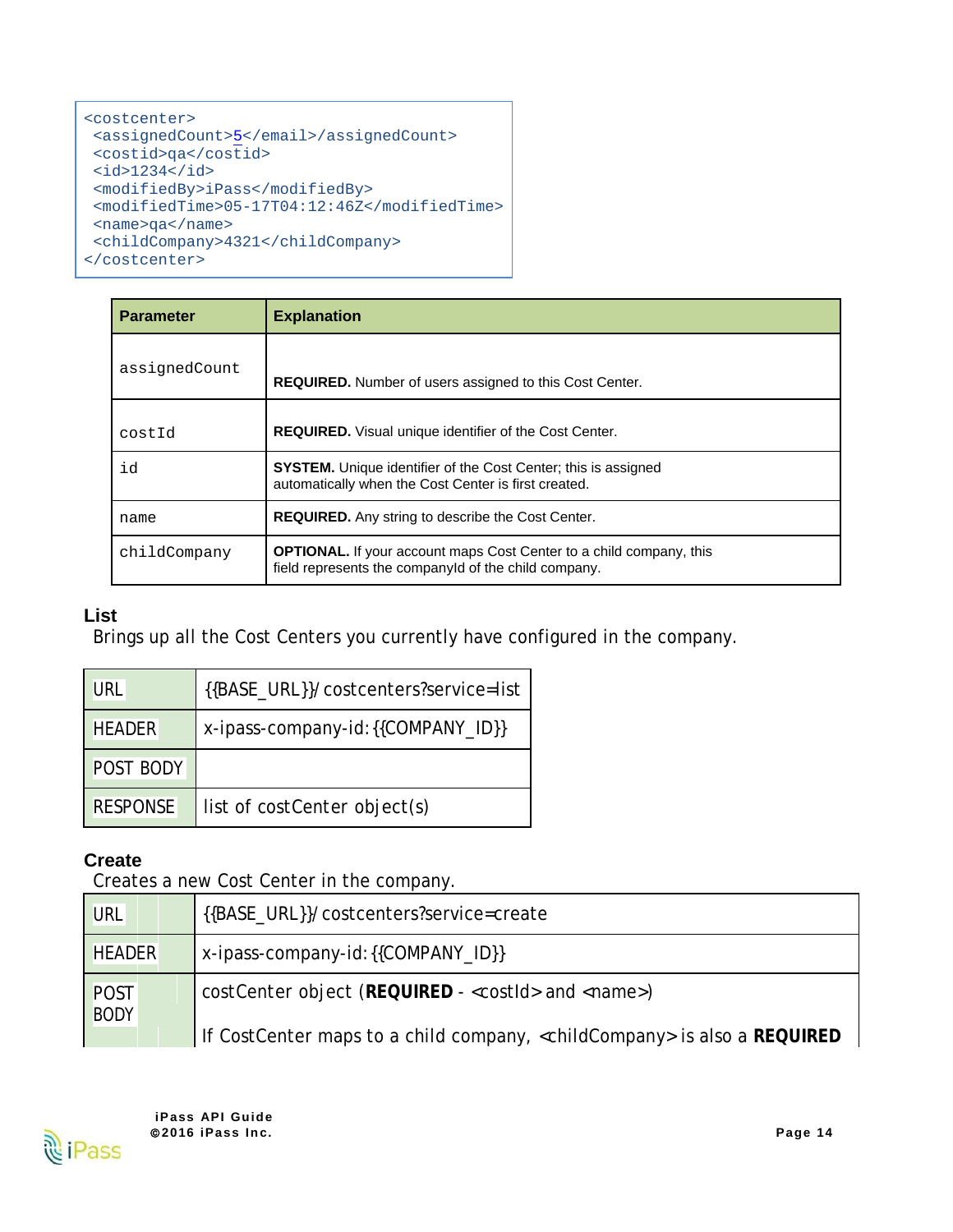|                 | field.                                                                  |
|-----------------|-------------------------------------------------------------------------|
| <b>RESPONSE</b> | 200 OK<br><message><br/>Operation completed successfully<br/></message> |

## <span id="page-14-0"></span>**Update**

Updates the CostCenter's information, such as the CostCenter name, for example.

| <b>URL</b>                 | {{BASE_URL}}/costcenters?service=update                                                                                                        |
|----------------------------|------------------------------------------------------------------------------------------------------------------------------------------------|
| <b>HEADER</b>              | x-ipass-company-id: { {COMPANY_ID}}                                                                                                            |
| <b>POST</b><br><b>BODY</b> | costCenter object (REQUIRED - < costId>)<br>If CostCenter maps to a child company, <childcompany> is also a REQUIRED<br/>field.</childcompany> |
| <b>RESPONSE</b>            | 200 OK<br><message><br/>Operation completed successfully<br/></message>                                                                        |

## <span id="page-14-1"></span>**Delete**

Removes a Cost Center from the company.

| URL             | {{BASE_URL}}/costcenters?service=delete&costCenterId={{COST_ID}}}       |
|-----------------|-------------------------------------------------------------------------|
| <b>HEADER</b>   | x-ipass-company-id: {{COMPANY_ID}}                                      |
| POST BODY       |                                                                         |
| <b>RESPONSE</b> | 200 OK<br><message><br/>Operation completed successfully<br/></message> |

| Parameter | Explanation                                                                           |
|-----------|---------------------------------------------------------------------------------------|
| costId    | REQUIRED. Unique identifier to specify which CostCenter's record is being<br>removed. |

## <span id="page-14-2"></span>**List User**

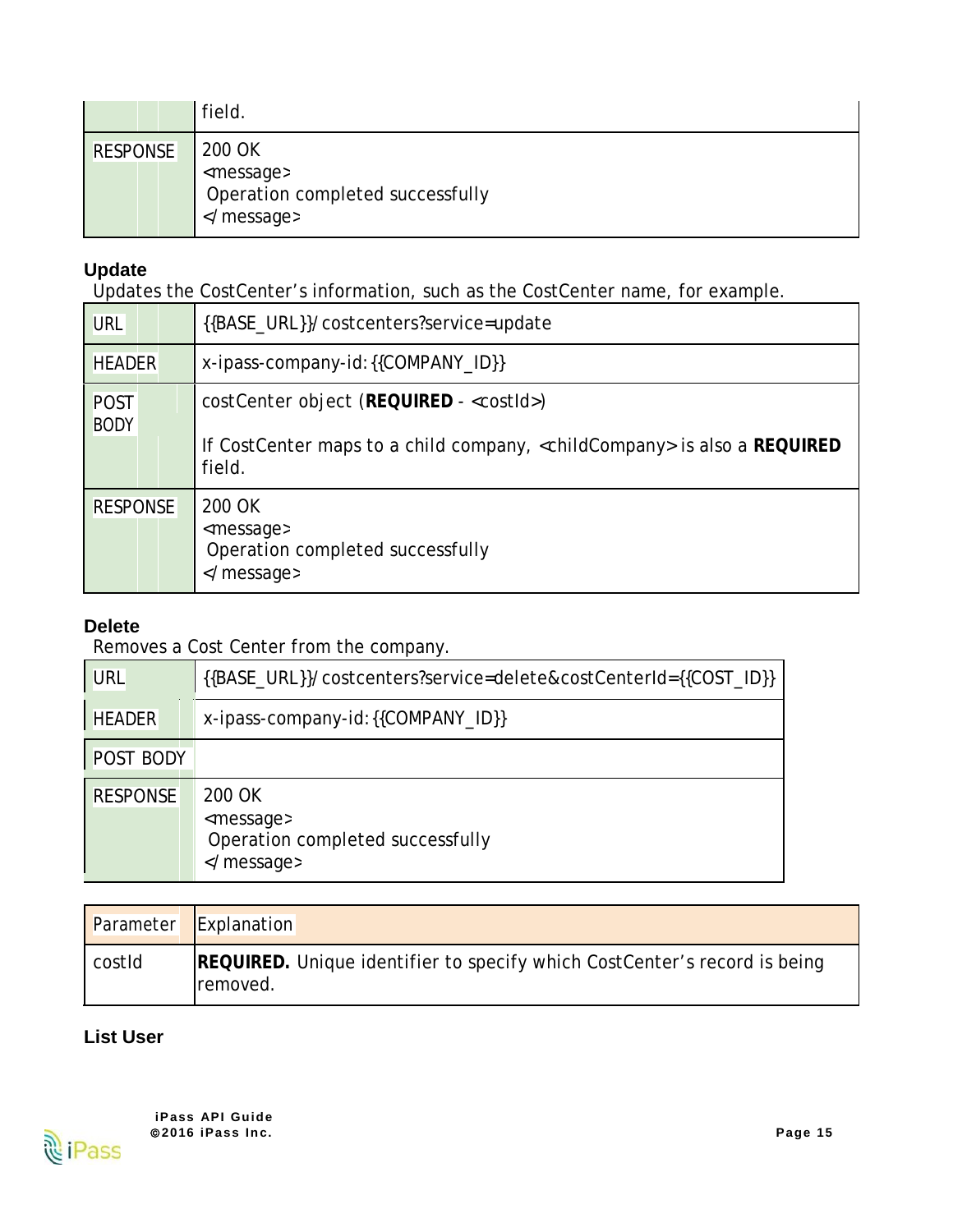Queries users currently assigned to this Cost center.

| <b>URL</b>          | {{BASE_URL}}/costcenters?service==listUsers&costCenterId={{COST_ID}}&page<br>={{ PAGE}}&limit={{LIMIT}}                                                                                                                                                                                                                                                                                                                                                                                                                                 |
|---------------------|-----------------------------------------------------------------------------------------------------------------------------------------------------------------------------------------------------------------------------------------------------------------------------------------------------------------------------------------------------------------------------------------------------------------------------------------------------------------------------------------------------------------------------------------|
| <b>HEADER</b>       | x-ipass-company-id: { {COMPANY_ID}}                                                                                                                                                                                                                                                                                                                                                                                                                                                                                                     |
| POST<br><b>BODY</b> |                                                                                                                                                                                                                                                                                                                                                                                                                                                                                                                                         |
| <b>RESPONSE</b>     | 200 OK<br>list of simple End User object(s)<br><paginatedendusersearchresult><br/><pagenumber>1</pagenumber><br/><pagesize>15</pagesize><br/><paginationsessionid>139</paginationsessionid><br/><resultsthispage>5</resultsthispage><br/><totalresults>5</totalresults><br/><endusers><br/><simpleenduser><br/><enduserid>170112</enduserid><br/><firstname>0</firstname><br/><lastname>0</lastname><br/><username>sbtest_qa10@qatest</username><br/></simpleenduser><br/><math>\cdots</math></endusers></paginatedendusersearchresult> |

| <b>Parameter</b> | <b>Explanation</b>                                                                                            |
|------------------|---------------------------------------------------------------------------------------------------------------|
| COST ID          | REQUIRED. Unique identifier to specify which CostCenter is being queried for the list of<br>users.            |
| PAGE             | REQUIRED. This is the page size. If you specify 20 then you'll get up to 20 results back.                     |
| LIMIT            | REQUIRED. This indicates where in the search results you are looking (1 means page 1,<br>and 2 means page 2). |

### <span id="page-15-0"></span>**Assign user**

Assigns users to a Cost Center.

 ${\sf FIDICE\_HID}$  ))  ${\sf Voot}}$ costcenters?service=addLlears@costCenterId= ${\sf f(COCT\_ID)}$ 



٦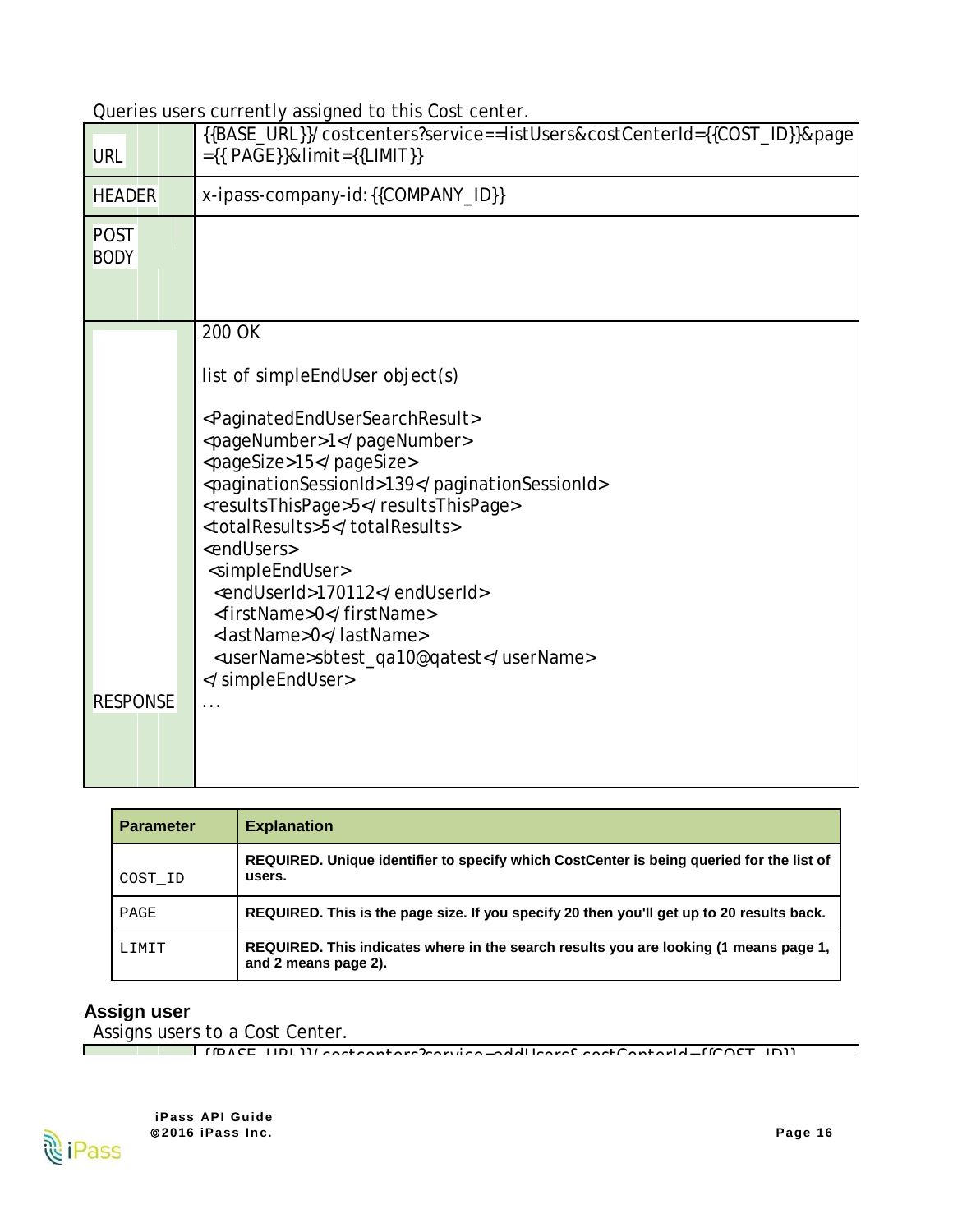| <b>URL</b>                 |                                                                                                                                                                                                                                                                            |
|----------------------------|----------------------------------------------------------------------------------------------------------------------------------------------------------------------------------------------------------------------------------------------------------------------------|
| <b>HEADER</b>              | x-ipass-company-id: { {COMPANY_ID}}                                                                                                                                                                                                                                        |
| <b>POST</b><br><b>BODY</b> | list of user objects (REQUIRED - <enduserid>)<br/>Example:<br/><endusers><br/><assignedlist><br/><enduser><br/><enduserid>170112</enduserid><br/></enduser><br/><enduser><br/><enduserid>175291</enduserid><br/></enduser><br/></assignedlist><br/></endusers></enduserid> |
| <b>RESPONSE</b>            | 200 OK<br><message><br/>Operation completed successfully<br/></message>                                                                                                                                                                                                    |

| <b>Parameter</b> | <b>Explanation</b>                                                                  |
|------------------|-------------------------------------------------------------------------------------|
| COST_ID          | <b>REQUIRED.</b> Unique identifier to specify which CostCenter is being<br>queried. |

## <span id="page-16-0"></span>**Un-assign User**

This call enables you to remove user(s) from a Cost Center.

| <b>URL</b>       | {{BASE_URL}}/costcenters?service=removeUsers&costCenterId={{COST_ID}}                           |
|------------------|-------------------------------------------------------------------------------------------------|
| <b>HEADER</b>    | x-ipass-company-id: { {COMPANY_ID}}                                                             |
| <b>POST BODY</b> | list of user objects (REQUIRED - <enduserid>)</enduserid>                                       |
|                  | Example:<br><endusers><br/><unassignedlist><br/><enduser></enduser></unassignedlist></endusers> |

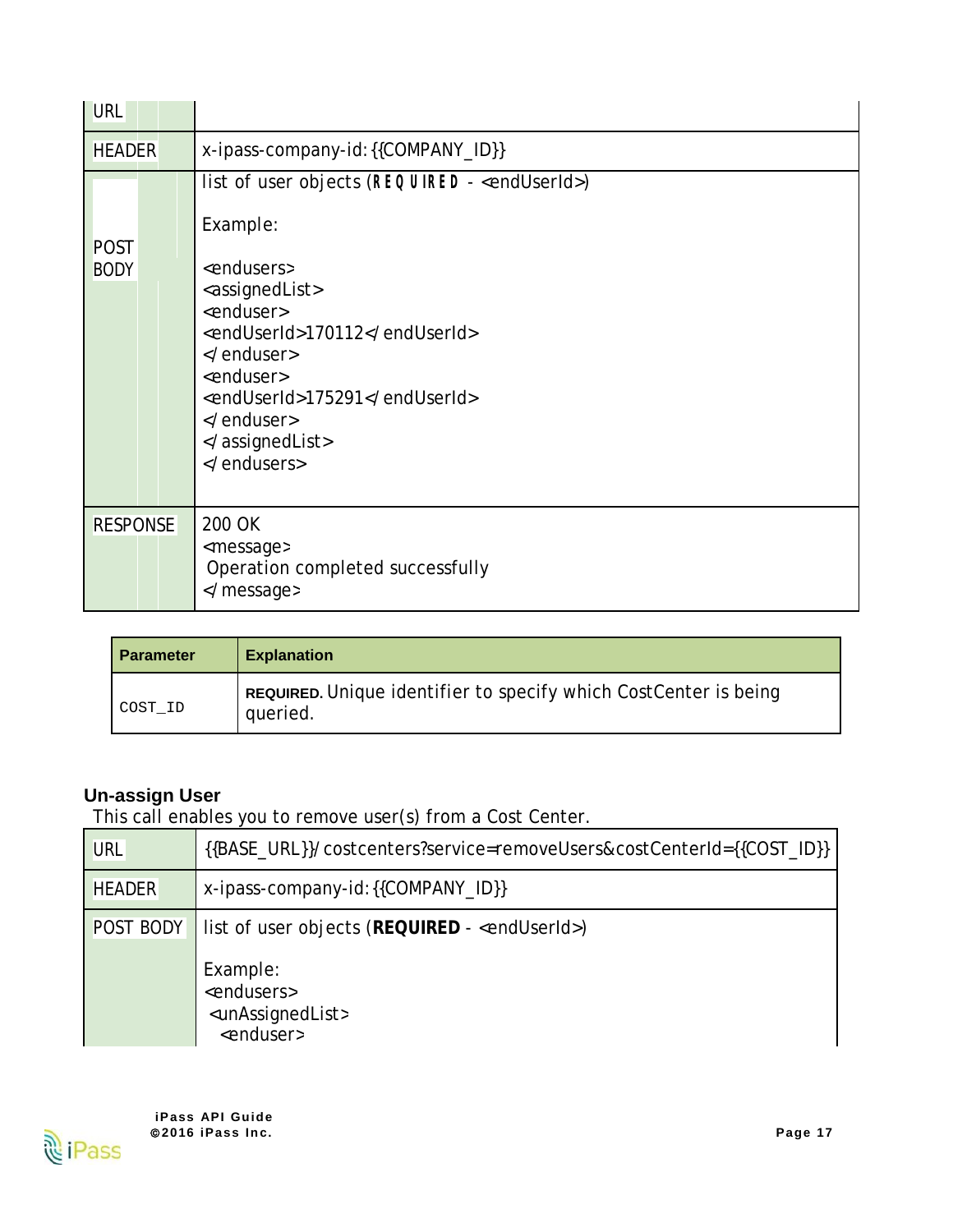|                 | <enduserid>170112</enduserid><br>$\langle$ /enduser><br><br>       |
|-----------------|--------------------------------------------------------------------|
| <b>RESPONSE</b> | 200 OK<br><message><br/>Operation completed successfully</message> |

| <b>Parameter</b> | <b>Explanation</b>                                                           |
|------------------|------------------------------------------------------------------------------|
| COST ID          | REQUIRED. Unique identifier to specify which CostCenter is being<br>queried. |

## <span id="page-17-0"></span>**Devices Management API**

This API lets you access device data, including manufacturer, deactivation, and activation information. This only works with automatic credential assignment (ACA) enabled companies. ACA helps streamline the sign on process for users. If you attempt to query a device with an email address that is associated with a non-ACA company, you will receive an email address error.

## <span id="page-17-1"></span>**Device Object**

```
<device>
 <deviceUuid>cQjZXuLYQ7K1WU6ZVe61yw==</deviceUuid>
 <enabledOn>2015-04-09T20:22:35.907Z</enabledOn>
 <manufacturer>LGE</manufacturer>
 <modelId>Nexus 5</modelId>
   <platform>Android</platform> <<status>registered</status>>>>>>
</device>
```

| Parameter    | Explanation                                                                                                           |
|--------------|-----------------------------------------------------------------------------------------------------------------------|
| deviceUuid   | SYSTEM. Unique identifier to identify a device. The device UUID is<br>dynamically generated at the installation time. |
| enabledOn    | SYSTEM. Activation timestamp.                                                                                         |
| manufacturer | SYSTEM. The manufacturer of the device, collected at the activation<br>time. Example: LGE.                            |
| modelld      | SYSTEM. The model of the device, collected at the activation time.                                                    |
| platform     | SYSTEM. The platform of the device, collected at the activation time.                                                 |

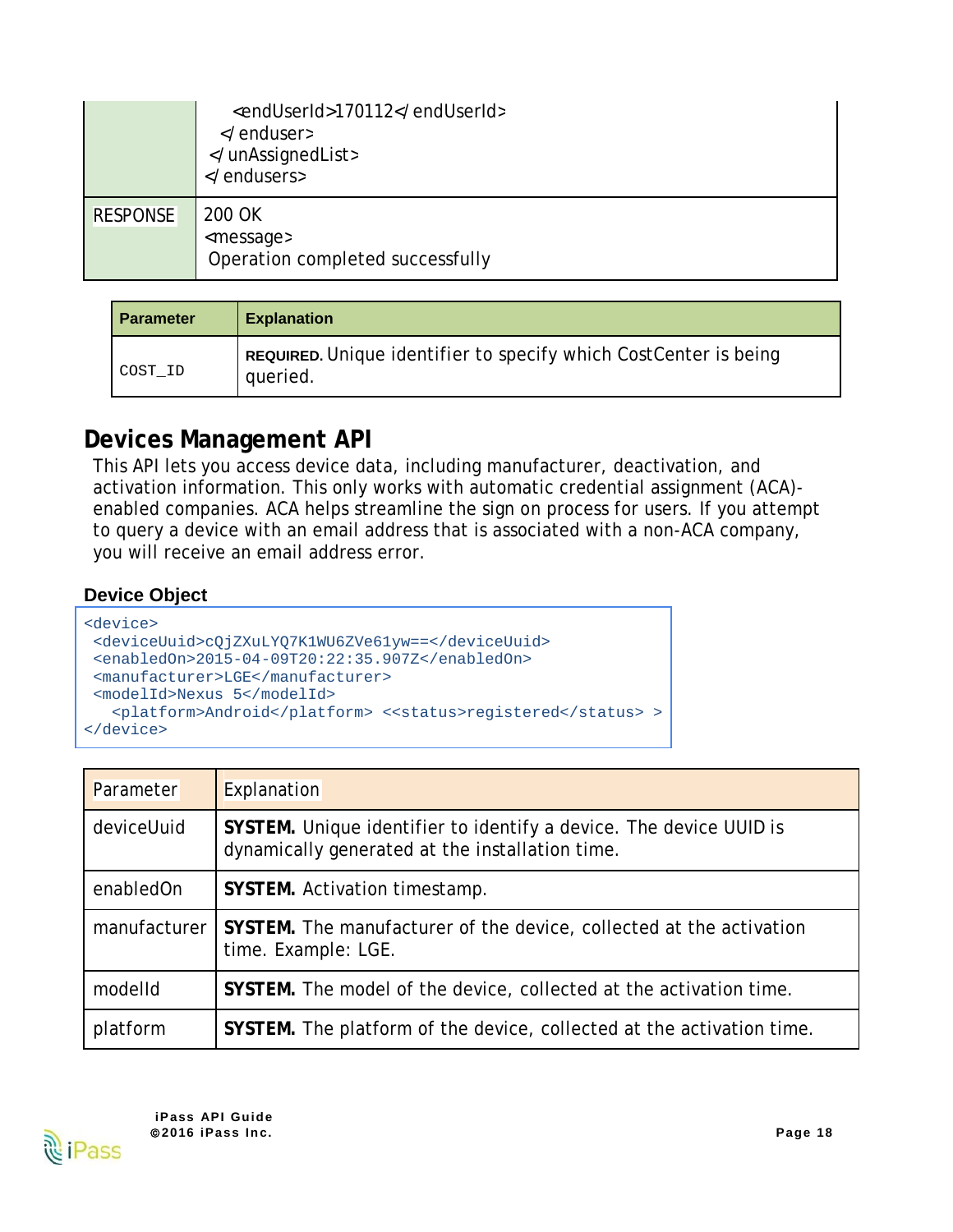| status | SYSTEM. The status of the OM App on the device: registered, suspended<br>or unregistered. |
|--------|-------------------------------------------------------------------------------------------|
|        |                                                                                           |

## <span id="page-18-0"></span>**List**

Returns a list of the device activated by the email specified.

| <b>URL</b>      | {{BASE_URL}}/devices?service=list&email={{EMAIL}}} |
|-----------------|----------------------------------------------------|
| <b>HEADER</b>   | x-ipass-company-id: { {COMPANY_ID}}                |
| POST BODY       |                                                    |
| <b>RESPONSE</b> | list of device object(s)                           |

| Parameter | Explanation                                                                              |
|-----------|------------------------------------------------------------------------------------------|
| email     | <b>REQUIRED.</b> Email account that you want to see what active devices the<br>owner has |

#### <span id="page-18-1"></span>**Deactivate**

Deactivates the device activated by the email address specified and the *device UUID* we have on record. The email address and device UUID have to match.

After deactivation, the only way to activate the device again is to use ondevice activation or the self-service activation email.

| <b>URL</b>      | {{BASE URL}}/devices?service=deactivate&email={{EMAIL}}                                                                                                  |
|-----------------|----------------------------------------------------------------------------------------------------------------------------------------------------------|
| <b>HEADER</b>   | x-ipass-company-id: { {COMPANY_ID}}                                                                                                                      |
| POST BODY       | <device>, i.e. only <deviceuuid> is required.<br/>Example:<br/><device><br/><deviceuuid>AAABBB111222333</deviceuuid><br/></device></deviceuuid></device> |
| <b>RESPONSE</b> | 200 OK                                                                                                                                                   |

| <b>Parameter</b> | Explanation                                                |
|------------------|------------------------------------------------------------|
| email            | REQUIRED. Email account that the device is activated with. |

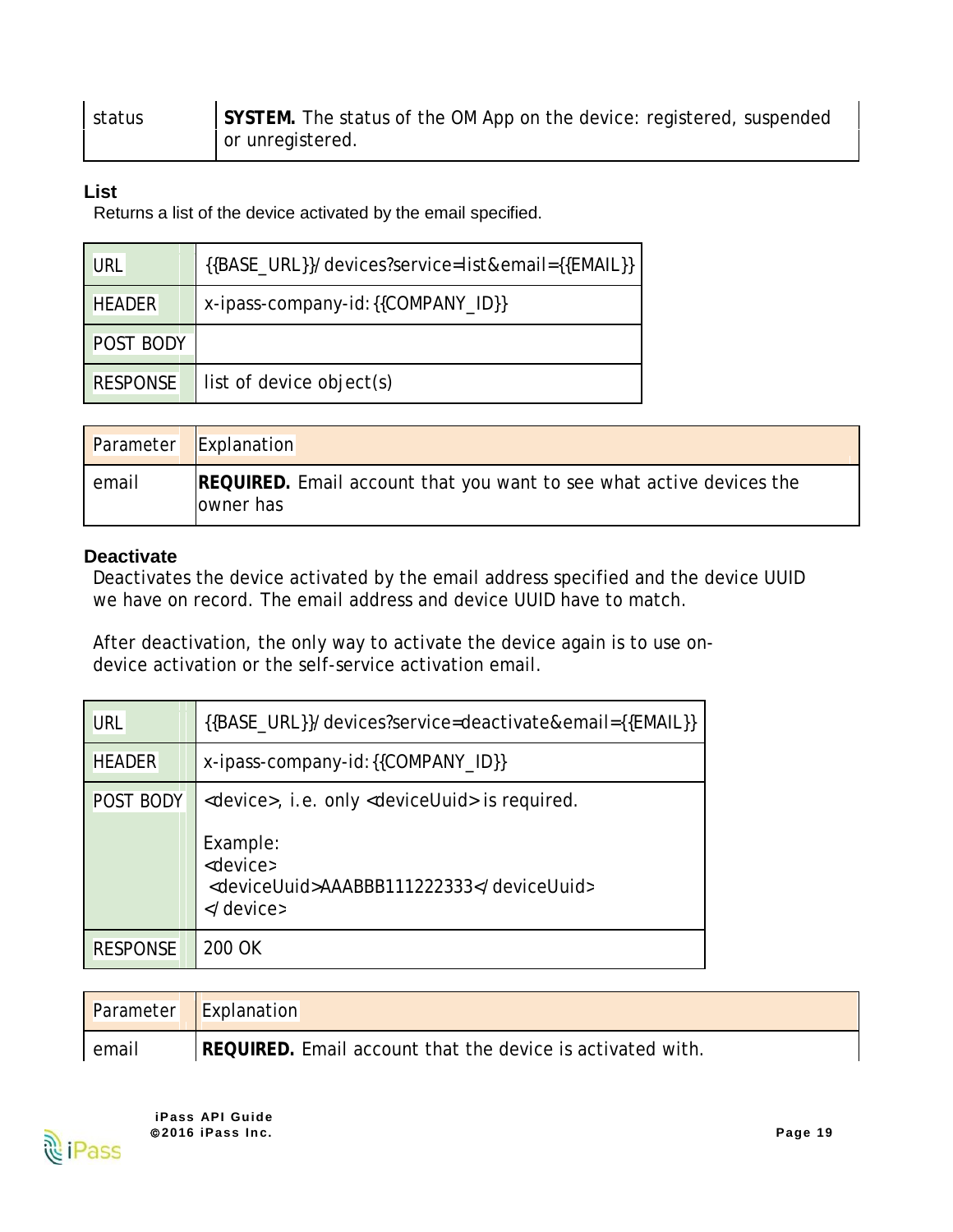| , deviceUuid $\,$ REQUIRED. The UUUID of the device you want to deactivate, which can be |
|------------------------------------------------------------------------------------------|
| found in the devices?service=list API.                                                   |

## <span id="page-19-0"></span>**Registration Code Management API**

iPass supports validating user eligibility to register and activate APIs. Using the Registration Code option, you can use email addresses to register users for the iPass service. Registration can be time-bounded: once the code is used, our system tracks usage and automatically suspends the user when the time limit is reached.

#### <span id="page-19-1"></span>**Registration Code Object**

ï

```
<registrationCodeBean>
  <registrationCode>
   <regCode>regcode</regCode>
    <regCode2>regcode12345</regCode2>
    <duration>2</duration>
    <durationUnit>Months</durationUnit>
    <useCount>0</useCount>
    <departmentCode>DEV</departmentCode>
    <altId></altId>
    <companyId>1001699</companyId>
    <maxActivationDate>10/31/2017</maxActivationDate>
  </registrationCode>
</registrationCodeBean>
```

| <b>Parameter</b> | <b>Explanation</b>                                                          |
|------------------|-----------------------------------------------------------------------------|
| regCode          | <b>REQUIRED Registration Code</b>                                           |
| regCode2         | <b>REQUIRED.</b> Visual unique identifier of the Cost Center.               |
| duration         | REQUIRED. Duration the iPass service will be active once user<br>registers. |
| durationUnit     | <b>REQUIRED.</b> Unit of days or months.                                    |
| useCount         | SYSTEM.                                                                     |
| id               | SYSTEM. iPass unique registration code identifier.                          |
| departmentCode   | <b>OPTIONAL. Fields to be used to hold additional data.</b>                 |
| altId            | <b>OPTIONAL.</b> Fields to be used to hold additional data.                 |

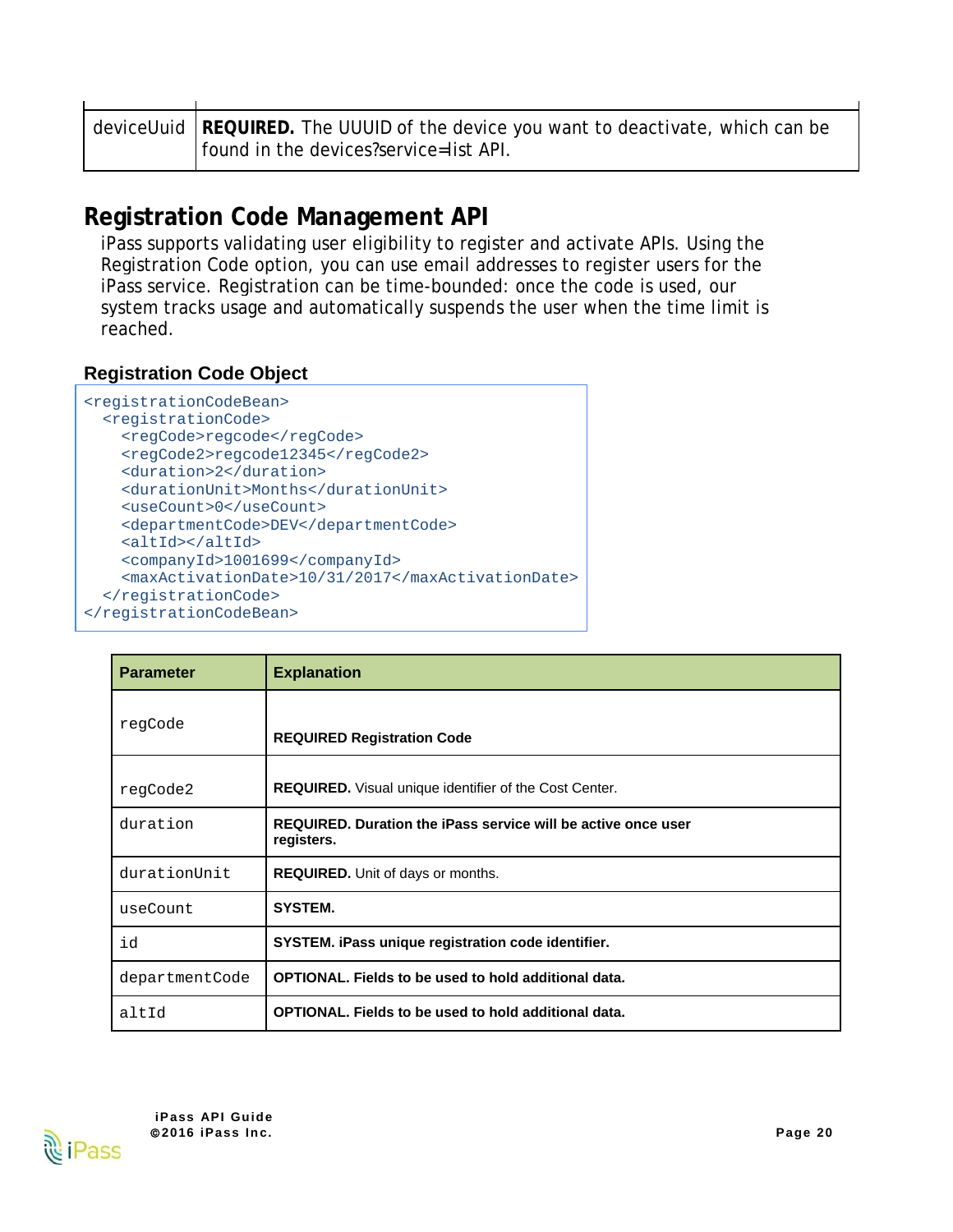| companyId             | <b>REQUIRED.</b>                                                  |
|-----------------------|-------------------------------------------------------------------|
| maxActivationD<br>ate | REQUIRED. Last date user can register with the registration code. |

## <span id="page-20-0"></span>**Create**

Creates a Registration Code with specified parameters.

| <b>URL</b>      | {{BASE_URL}}/registrationcode?service=create}}                                                                                                                                                                                                                                                                                                                                                  |
|-----------------|-------------------------------------------------------------------------------------------------------------------------------------------------------------------------------------------------------------------------------------------------------------------------------------------------------------------------------------------------------------------------------------------------|
| <b>HEADER</b>   | x-ipass-company-id: { {COMPANY_ID}}                                                                                                                                                                                                                                                                                                                                                             |
| POST BODY       | <registrationcodebean><br/><registrationcode><br/><regcode>regcode</regcode><br/><regcode2>regcode12345</regcode2><br/><duration>2</duration><br/><durationunit>Months</durationunit><br/><departmentcode>DEV</departmentcode><br/><altid></altid><br/><companyid>1001699</companyid><br/><maxactivationdate>10/31/2017</maxactivationdate><br/></registrationcode><br/></registrationcodebean> |
| <b>RESPONSE</b> | 200 OK                                                                                                                                                                                                                                                                                                                                                                                          |
|                 | Registration Code object created with additional iPass identifier <id>.</id>                                                                                                                                                                                                                                                                                                                    |

| Parameter | Explanation                                                                                                                     |
|-----------|---------------------------------------------------------------------------------------------------------------------------------|
|           | SYSTEM. Once Registration Code is created in the system, the Registration<br>Code object is returned with this unique id value. |

## <span id="page-20-1"></span>**Update**

Updates registration code object with specified parameters.

| <b>URL</b>    | {{BASE_URL}}/registrationcode?service=update      |
|---------------|---------------------------------------------------|
| <b>HEADER</b> | $x$ -ipass-company-id: $\{ \text{COMPANY\_ID} \}$ |
|               |                                                   |
| <b>POST</b>   | Registration Code object (REQUIRED - <id>)</id>   |
|               | <registrationcodebean></registrationcodebean>     |

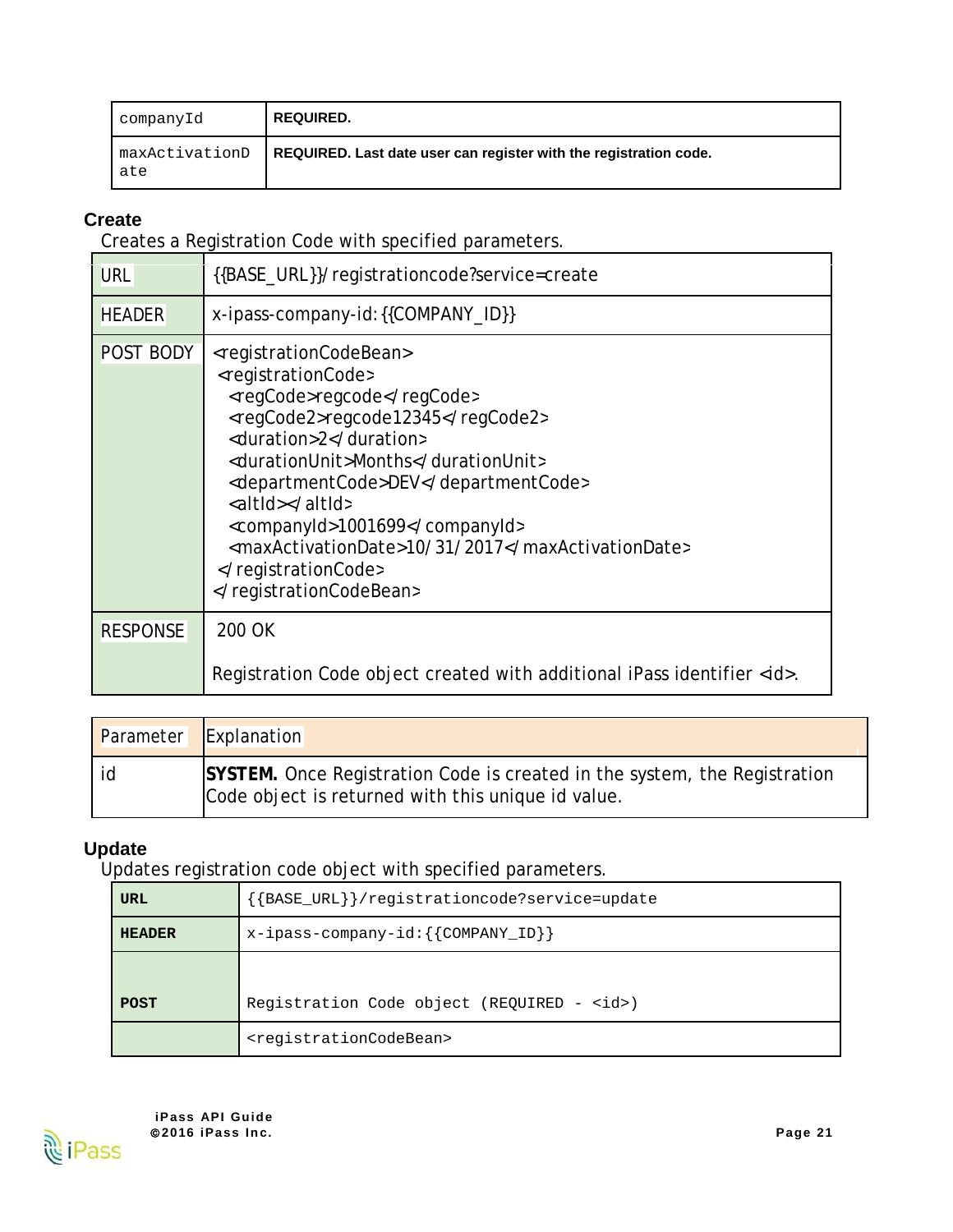| <b>BODY</b>     | <registrationcode><br/><id>DB709598E949491E8722B329BC646B40</id><br/><duration>2</duration><br/></registrationcode><br> |
|-----------------|-------------------------------------------------------------------------------------------------------------------------|
| <b>RESPONSE</b> | 200 OK<br>updated user object                                                                                           |

| I Parameter | <b>Explanation</b>                                                                       |
|-------------|------------------------------------------------------------------------------------------|
| id          | SYSTEM. Unique identifier to specify which registration code object is being<br>updated. |

## <span id="page-21-0"></span>**ListUsed**

To list all the used Registration Codes for a Customer with specified parameters.

| URL                 | {{BASE_URL}}/registrationcode?service=listUsed&used=true&page=1&limit=<br>15 |
|---------------------|------------------------------------------------------------------------------|
| <b>HEADER</b>       | x-ipass-company-id: {{COMPANY_ID}}                                           |
| POST<br><b>BODY</b> |                                                                              |
| <b>RESPONSE</b>     | 200 OK<br>List of used Registration Codes.                                   |

|              | Parameter   Explanation                                                                                         |  |
|--------------|-----------------------------------------------------------------------------------------------------------------|--|
| <b>LIMIT</b> | REQUIRED. This is the page size. If you specify 20, then you'll get up to 20<br>results back.                   |  |
| <b>PAGE</b>  | REQUIRED. This indicates where in the search results you are looking. "1"<br>means page 1, and "2" means page 2 |  |

## <span id="page-21-1"></span>**Search**

To Search for Registration Codes for a Customer with specified parameters.

| URL                      | {{BASE_URL}}/registrationcode?service=search&searchCriteria={{CRITERIA}}<br>&page=1&limit=15 |
|--------------------------|----------------------------------------------------------------------------------------------|
| <b>HEADER</b>            | x-ipass-company-id: { {COMPANY_ID}}                                                          |
| $\overline{\phantom{a}}$ |                                                                                              |

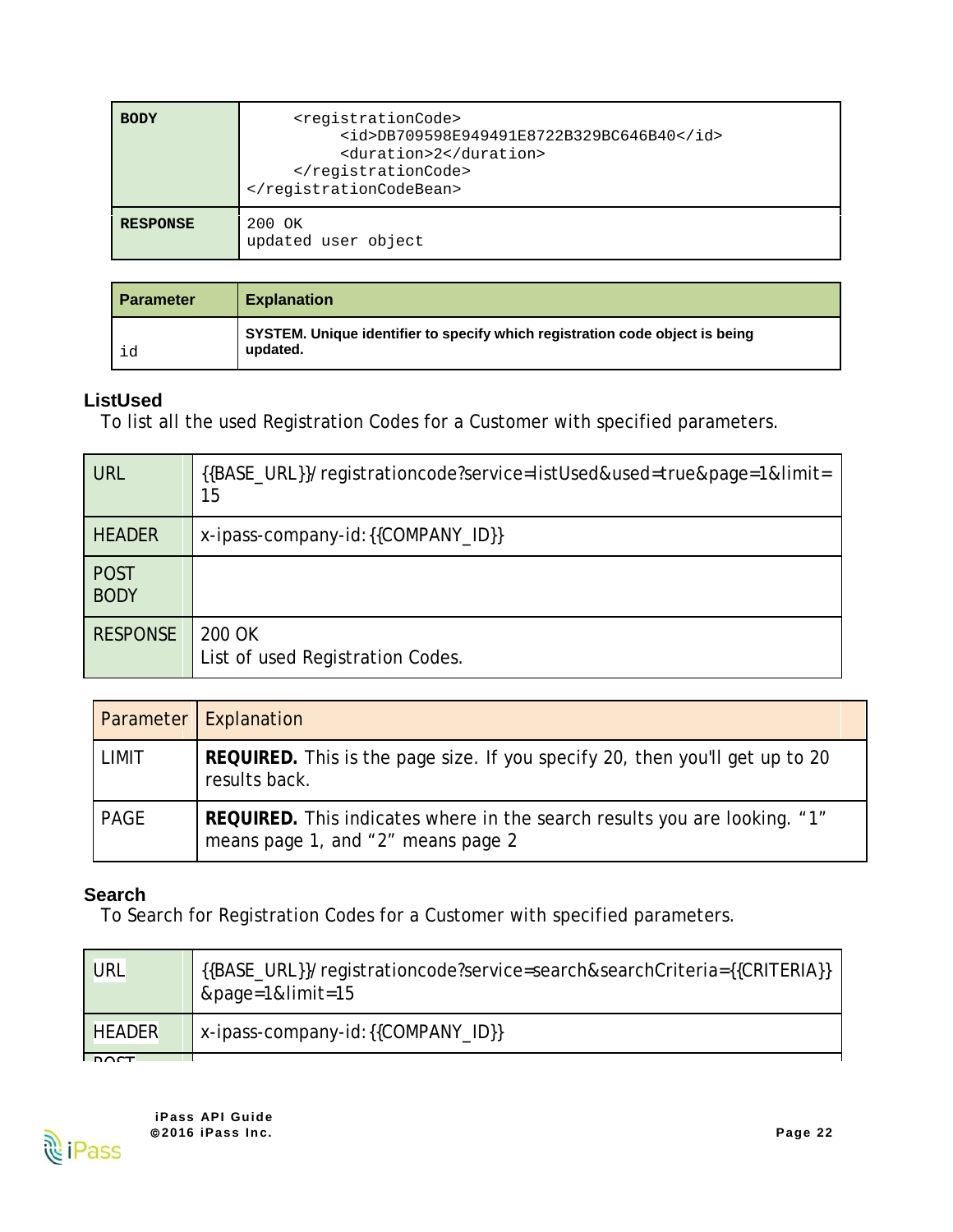| <b>BODY</b>     |                                                                       |
|-----------------|-----------------------------------------------------------------------|
| <b>RESPONSE</b> | 200 OK                                                                |
|                 | List of Registration Code Objects, including associated user objects. |

| Parameter       | Explanation                                                                                                       |  |
|-----------------|-------------------------------------------------------------------------------------------------------------------|--|
| <b>CRITERIA</b> | OPTIONAL. This is any string value. It will match against the beginning of<br>RegCode, RegCode2, Department, etc. |  |
| <b>LIMIT</b>    | REQUIRED. This is the page size. If you specify 20, then you'll get up to 20<br>results back.                     |  |
| PAGE            | REQUIRED. This indicates where in the search results you are looking. "1"<br>means page 1, and "2" means page 2.  |  |

## <span id="page-22-0"></span>**Reports API**

To retrieve usage and informational reports, sign into the **OM Portal > Reports > Custom Reports** section to find the reports you want to download. The filename is the value you use for the *filename* field.

## <span id="page-22-1"></span>**Custom Reports**

Downloads the Custom Reports from the OM Portal with month, duration type, and filename specified.

| URL                        | {{BASE_URL}}/reports?service=getCustom&month={{MONTH}}&duration-<br>type={{DURATION}}&customReportFile={{FILENAME}} |
|----------------------------|---------------------------------------------------------------------------------------------------------------------|
| <b>HEADER</b>              | x-ipass-company-id: { {COMPANY_ID}}                                                                                 |
| <b>POST</b><br><b>BODY</b> |                                                                                                                     |
| <b>RESPONSE</b>            | Requested file is downloaded.                                                                                       |

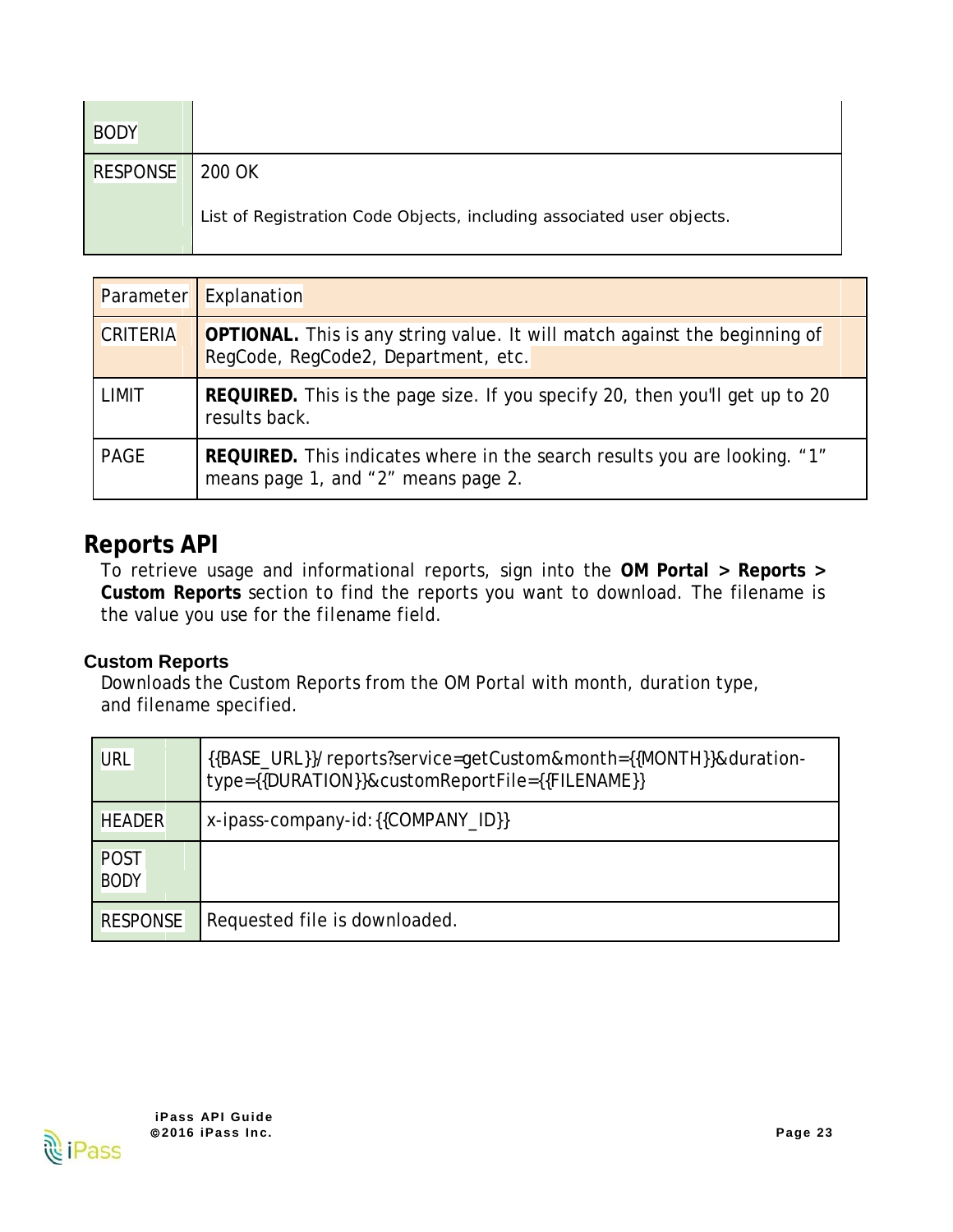| Parameter       | Example           |
|-----------------|-------------------|
| <b>MONTH</b>    | 2014-08           |
| <b>DURATION</b> | monthly           |
| <b>FILENAME</b> | CustomReport.html |

## <span id="page-23-0"></span>**Custom Report with Child Companies**

Downloads the Custom Reports for all your child companies in a single call and zips them all into a single file. The reports are stored in their own child company folder.

| <b>URL</b>      | {{BASE_URL}}/registrationcode?service=update  |
|-----------------|-----------------------------------------------|
| <b>HEADER</b>   | x-ipass-company-id: { {COMPANY_ID}}           |
|                 |                                               |
| <b>POST</b>     |                                               |
| <b>BODY</b>     |                                               |
| <b>RESPONSE</b> | File requested will downloaded in zip format. |
|                 |                                               |

| Parameter       | Explanation    |
|-----------------|----------------|
| <b>MONTH</b>    | 2014-08        |
| <b>FILENAME</b> | CDRReport.html |

**Contract Contract Contract** 

## <span id="page-23-1"></span>**Download Monthly (regular or adjusted) CDRs**

Returns the monthly CDR report in a file.

| URL           | For regular CDR reports:<br>{{BASE_URL}}/reports?service=getmonthlycdr&month={{MONTH}}     |  |
|---------------|--------------------------------------------------------------------------------------------|--|
|               | For adjusted CDR reports:<br>{{BASE_URL}}/reports?service=getmonthlyadjcdr&month={{MONTH}} |  |
| <b>HEADER</b> | x-ipass-company-id: { {COMPANY_ID}}                                                        |  |
| <b>POST</b>   |                                                                                            |  |

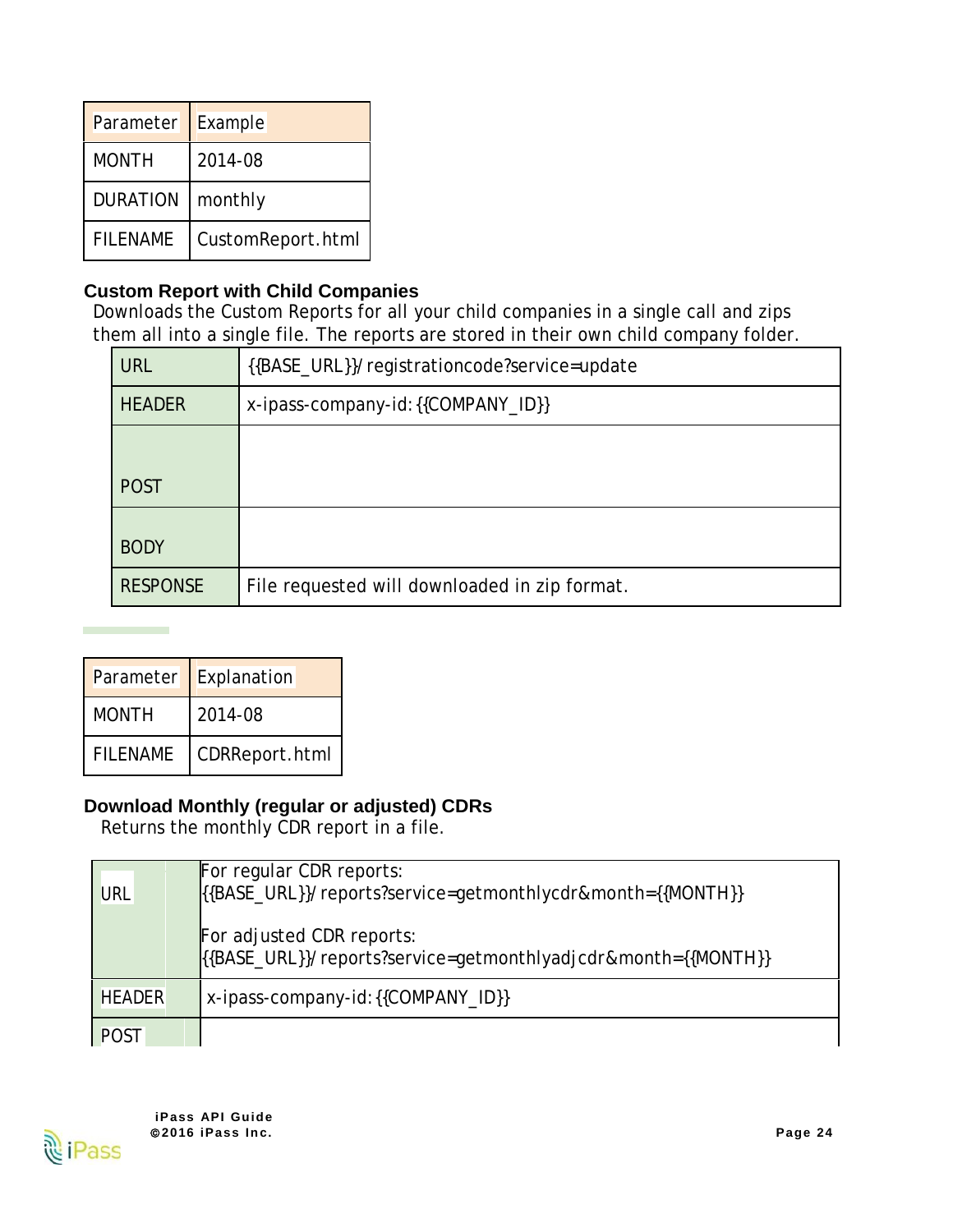| <b>BODY</b>     |                                 |
|-----------------|---------------------------------|
| <b>RESPONSE</b> | Requested file will downloaded. |

| Parameter Example |         |
|-------------------|---------|
| <b>MONTH</b>      | 2016-08 |
|                   |         |

## <span id="page-24-0"></span>**Download Daily (regular or adjusted) CDRs**

Returns the daily CDR report in a file.

| <b>URL</b>                 | For regular CDR reports:<br>{{BASE_URL}}/reports?service=getdailycdr&month={{MONTH}}     |
|----------------------------|------------------------------------------------------------------------------------------|
|                            | For adjusted CDR reports:<br>{{BASE_URL}}/reports?service=getdailyadjcdr&month={{MONTH}} |
| <b>HEADER</b>              | x-ipass-company-id: { {COMPANY_ID}}                                                      |
| <b>POST</b><br><b>BODY</b> |                                                                                          |
| <b>RESPONSE</b>            | Requested file will downloaded.                                                          |

| Parameter | Example            |
|-----------|--------------------|
|           | Format: YYYY-MM-DD |
| DATE      | 2016-07-31         |

## <span id="page-24-1"></span>**Download Network & Client Users Reports**

Returns the Network & Client Users report in a file.

| URL           | For Network & Client Users Reports:<br>{{BASE_URL}}/reports?service=getNetworkAndClientUser&month={{MONTH}}] |
|---------------|--------------------------------------------------------------------------------------------------------------|
| <b>HEADER</b> | x-ipass-company-id: { {COMPANY_ID}}                                                                          |
|               |                                                                                                              |

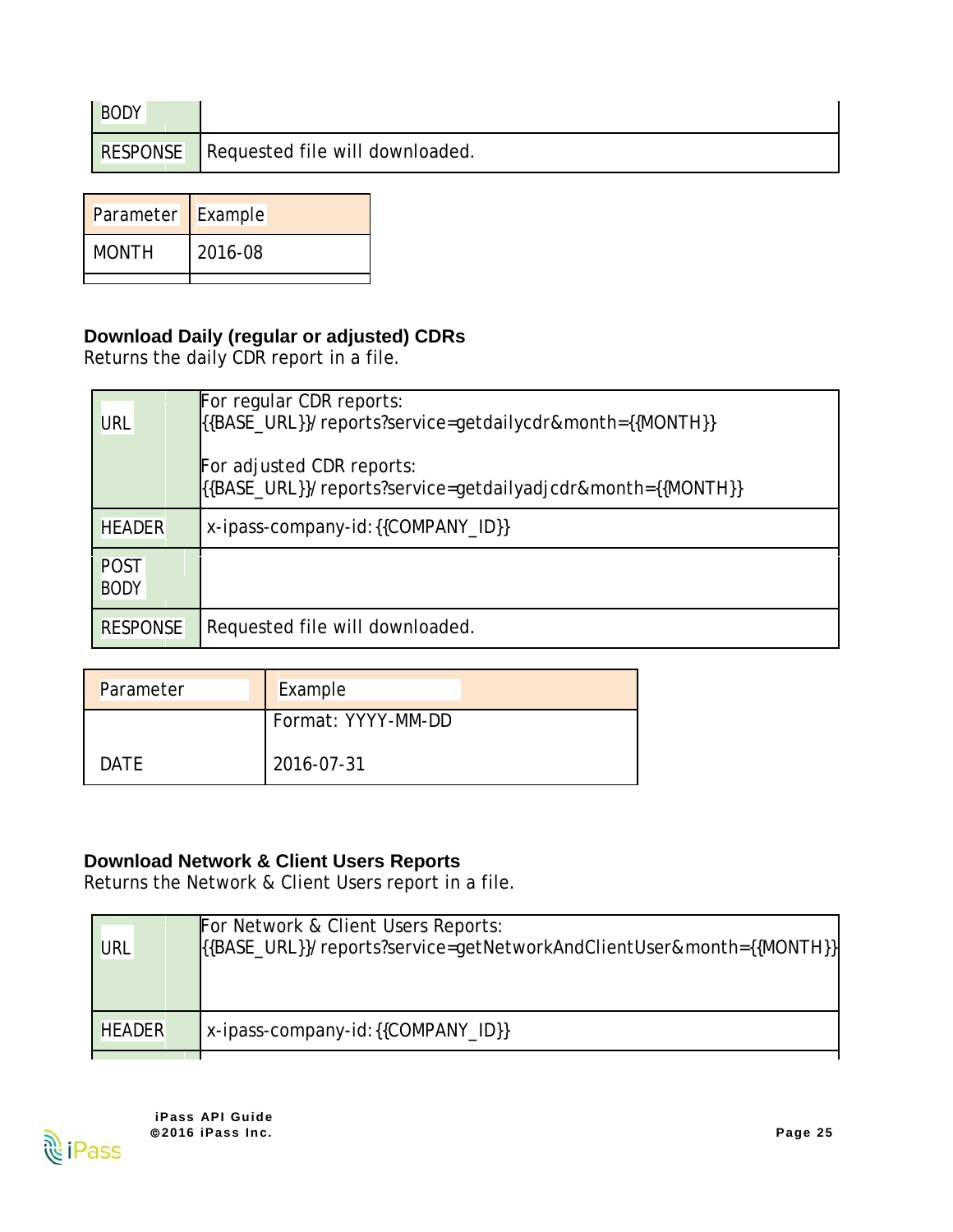| <b>POST</b><br><b>BODY</b> |                                 |
|----------------------------|---------------------------------|
| RESPONSE                   | Requested file will downloaded. |

| Parameter Example |         |
|-------------------|---------|
| <b>MONTH</b>      | 2016-08 |

# <span id="page-25-0"></span>**Group Management API**

This API lets you create, add, manage, and query user group data.

## <span id="page-25-1"></span>**Group Object**

<group> <name>Exec</name> <groupPlanId>21</groupPlanId> <users> <user><userName>somethingxxxx25@qatest</userName></ user> </users> </group>

| Parameter   | <b>Explanation</b>                                                                                    |
|-------------|-------------------------------------------------------------------------------------------------------|
| Name        | <b>REQUIRED.</b> Group name in text format.                                                           |
| groupPlanId | <b>REQUIRED.</b> Price plan associated with the group.                                                |
| users       | <b>OPTIONAL.</b> List of users who belong to the group. You can also use the<br>assign/unassign apis. |

## <span id="page-25-2"></span>**List**

Lists all the groups currently configured in the company.

| <b>URL</b>                 | {{BASE_URL}} /groups?service=list |
|----------------------------|-----------------------------------|
| <b>HEADER</b>              | x-ipass-company-id:{{COMPANY_ID}} |
| <b>POST</b><br><b>BODY</b> |                                   |
| <b>RESPONS</b>             | list of <i>group</i> object(s)    |

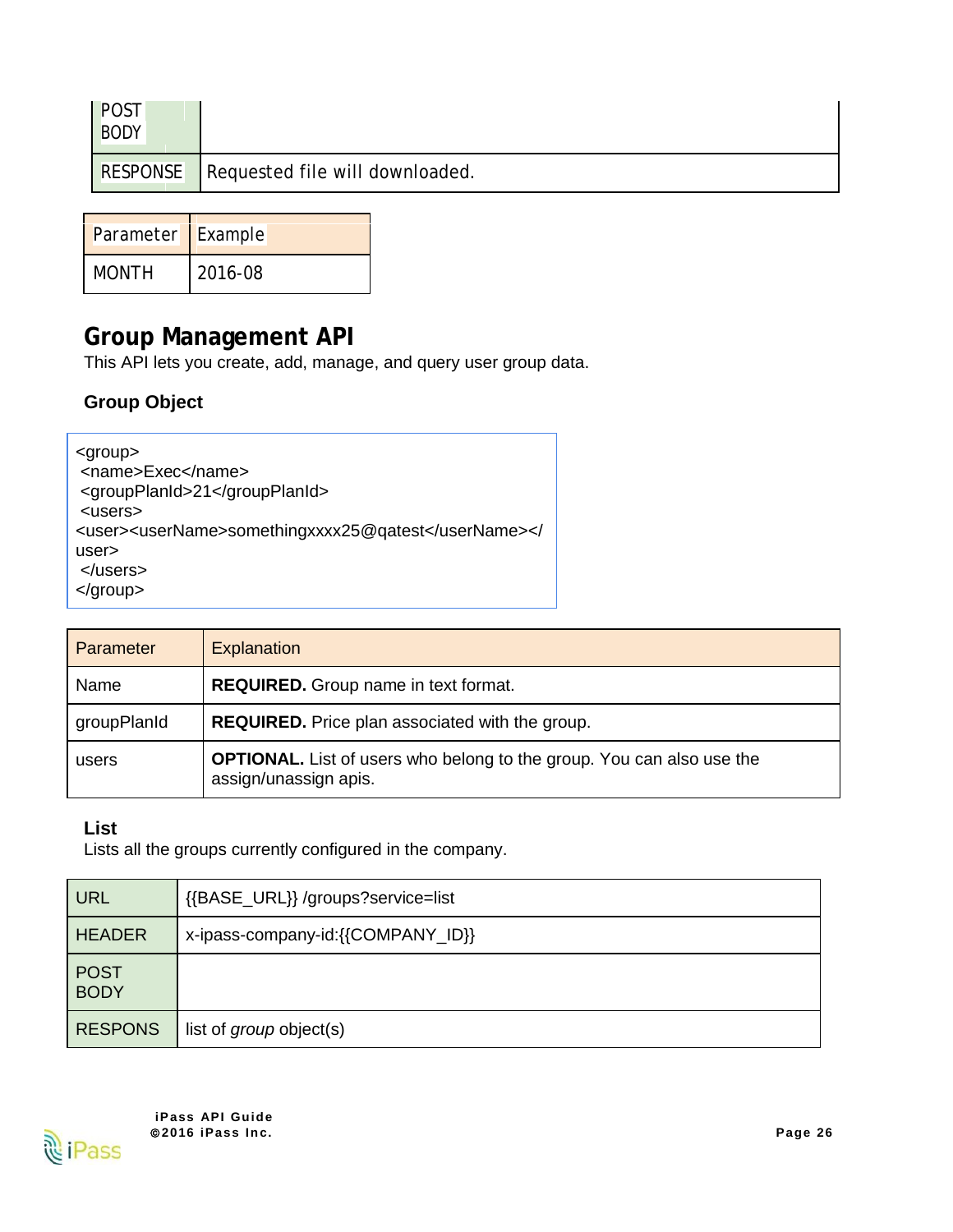| Е |                                                        |
|---|--------------------------------------------------------|
|   | <groups></groups>                                      |
|   | <group></group>                                        |
|   | <assignedcount>128</assignedcount>                     |
|   | <groupplanid>5</groupplanid>                           |
|   | $<$ id $>1040$ $<$ /id $>$                             |
|   | <modifiedby>ngsdp</modifiedby>                         |
|   | <modifieddate>2016-05-04T20:12:10+05:30</modifieddate> |
|   | <name>QA Group1</name>                                 |
|   | $\alpha$ /group>                                       |
|   | <group></group>                                        |
|   | <assignedcount>6</assignedcount>                       |
|   | <groupplanid>5</groupplanid>                           |
|   | $<$ id $>$ 1060 $<$ /id $>$                            |
|   | <modifiedby>symphony@ipass.com</modifiedby>            |
|   | <modifieddate>2016-05-05T11:50:45+05:30</modifieddate> |
|   | <name>Client Group</name>                              |
|   | $\alpha$ /group>                                       |
|   |                                                        |

## <span id="page-26-0"></span>**List Group Plans**

Lists all the group price plans currently configured in the company. Each group must be associated with one group price plan.

| <b>URL</b>      | {{BASE_URL}} /groups?service=listGroupPlan                                                                                                                                                                                                                                                                                                                                                                                                                                                                                                                                                                          |
|-----------------|---------------------------------------------------------------------------------------------------------------------------------------------------------------------------------------------------------------------------------------------------------------------------------------------------------------------------------------------------------------------------------------------------------------------------------------------------------------------------------------------------------------------------------------------------------------------------------------------------------------------|
| <b>HEADER</b>   | x-ipass-company-id:{{COMPANY_ID}}                                                                                                                                                                                                                                                                                                                                                                                                                                                                                                                                                                                   |
| POST BODY       |                                                                                                                                                                                                                                                                                                                                                                                                                                                                                                                                                                                                                     |
| <b>RESPONSE</b> | list of <i>group plan</i> object(s)                                                                                                                                                                                                                                                                                                                                                                                                                                                                                                                                                                                 |
|                 | <groupplans><br/><groupplan><br/><companyid>1022878</companyid><br/><defaultplan>1</defaultplan><br/><math>&lt;</math>id<math>&gt;1</math><math>&lt;</math>/id<math>&gt;</math><br/><modifiedby>symphony@ipass.com</modifiedby><br/><modifiedtime>2016-02-02T12:40:14+05:30</modifiedtime><br/><plan>FLAT_RATE_ULTD_LPT</plan><br/><plandescription>Unlimited Laptop Plan</plandescription><br/><plantype>NON_PREMIUM</plantype><br/></groupplan><br/><groupplan><br/><companyid>1022878</companyid><br/><defaultplan>0</defaultplan><br/><math>&lt;</math>id&gt;5<math>&lt;</math>/id&gt;</groupplan></groupplans> |

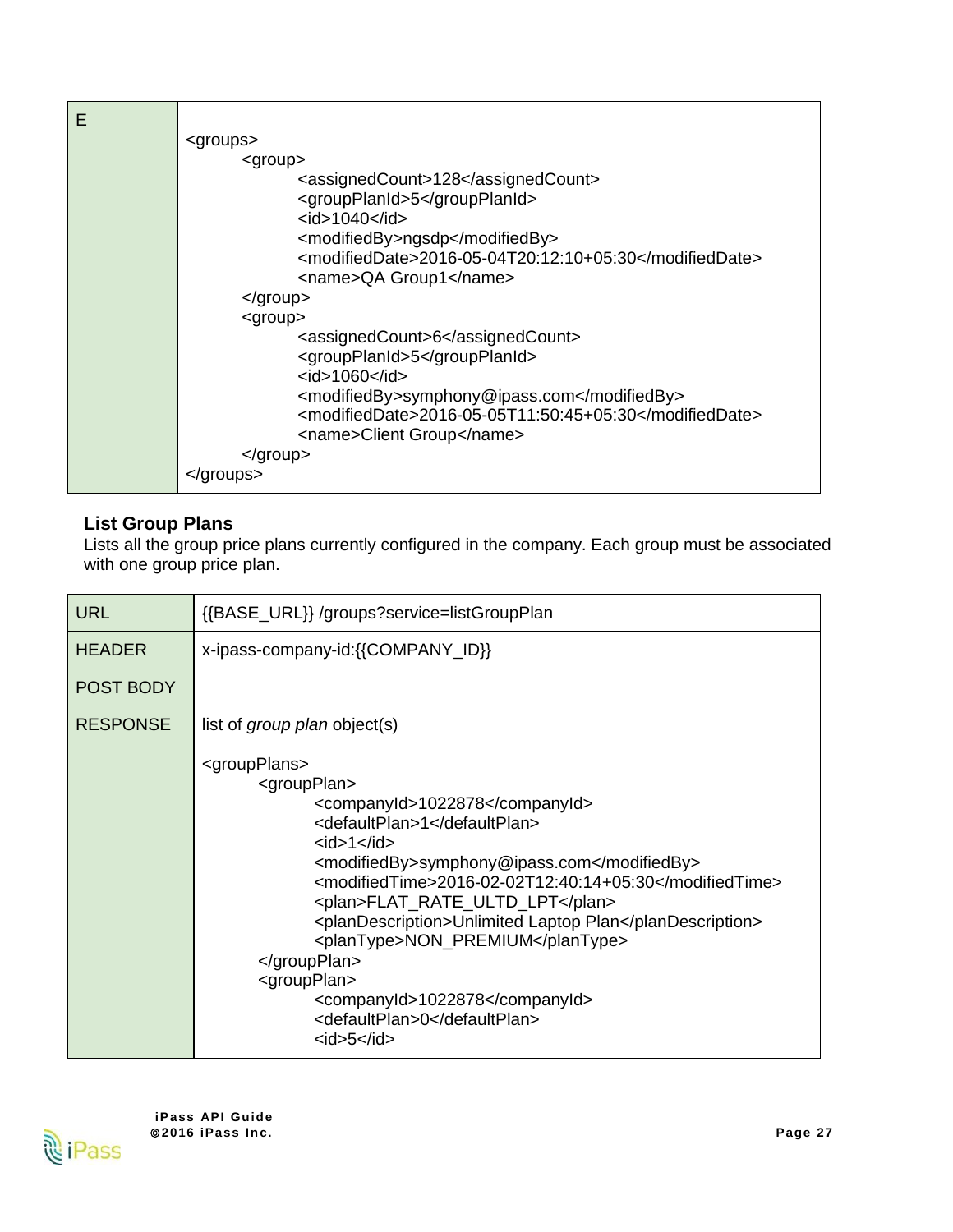| <modifiedby>symphony@ipass.com</modifiedby><br><modifiedtime>2016-02-03T06:34:30+05:30</modifiedtime><br><plan>FLAT_RATE_ULTD_SPT</plan><br><plandescription>Unlimited Smart Phone Plan</plandescription><br><plantype>NON_PREMIUM</plantype><br> |
|---------------------------------------------------------------------------------------------------------------------------------------------------------------------------------------------------------------------------------------------------|
|                                                                                                                                                                                                                                                   |

## <span id="page-27-0"></span>**Create**

Creates a group (and map a group plan to it).

| URL              | {{BASE_URL}}/groups?service=create                                      |
|------------------|-------------------------------------------------------------------------|
| <b>HEADER</b>    | x-ipass-company-id:{{COMPANY_ID}}                                       |
| <b>POST BODY</b> | Group object (REQUIRED - <groupplanid> and <name>)</name></groupplanid> |
| <b>RESPONSE</b>  | 200 OK<br><message><br/>Operation completed successfully<br/></message> |

## <span id="page-27-1"></span>**Update**

Updates a group's name.

| <b>URL</b>      | {{BASE_URL}}/groups?service=update                                      |
|-----------------|-------------------------------------------------------------------------|
| <b>HEADER</b>   | x-ipass-company-id:{{COMPANY_ID}}                                       |
| POST BODY       | group object (REQUIRED - <id> and <name>)</name></id>                   |
| <b>RESPONSE</b> | 200 OK<br><message><br/>Operation completed successfully<br/></message> |

| Parameter | Explanation                                                                 |
|-----------|-----------------------------------------------------------------------------|
| id        | REQUIRED. Unique identifier to specify which group record is being updated. |

## <span id="page-27-2"></span>**Assign user**

Assigns users to a group.

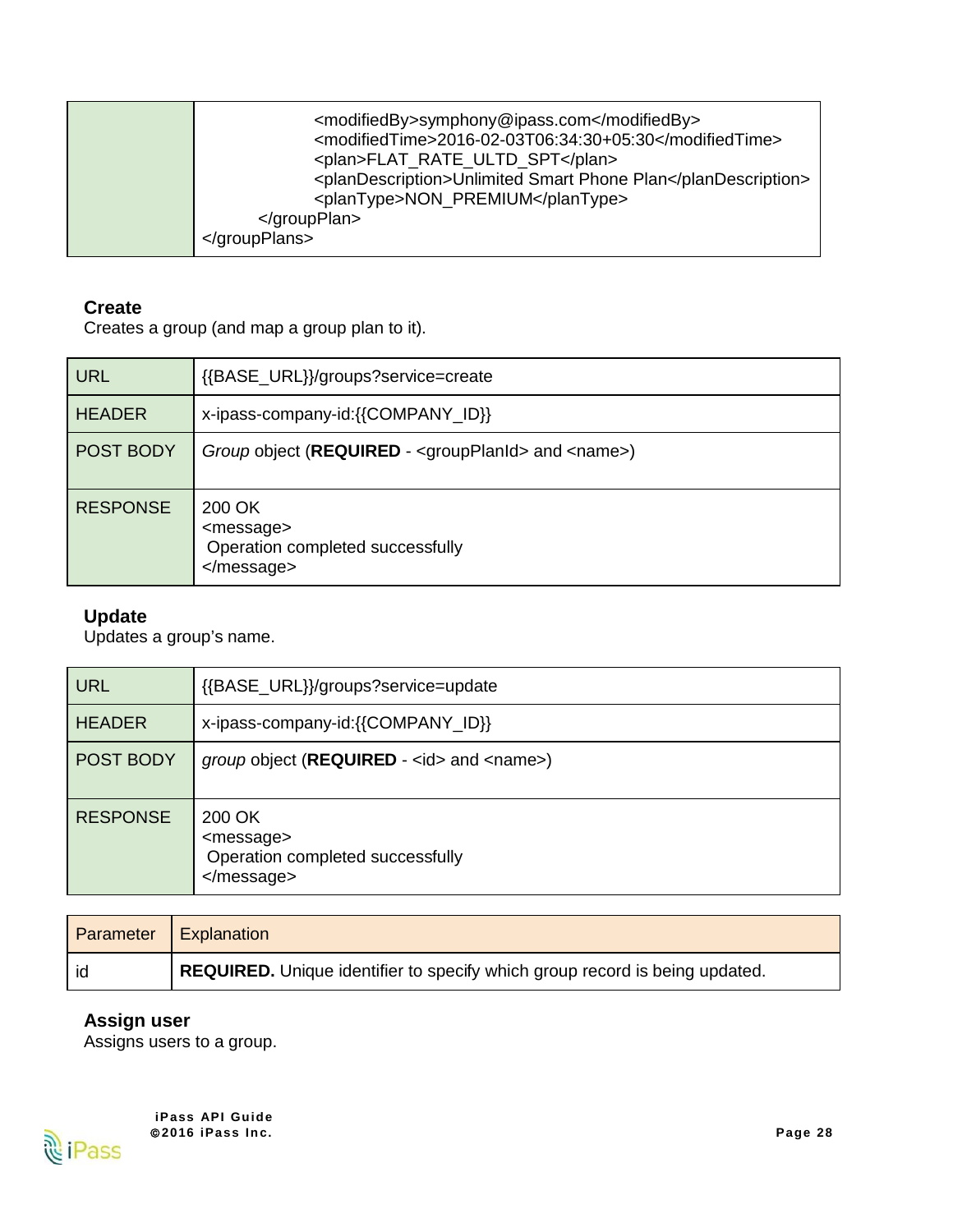| <b>URL</b>      | {{BASE_URL}}/groups?service=update                                                                                                                                                                                                                                                                                                                                                                                                       |  |  |
|-----------------|------------------------------------------------------------------------------------------------------------------------------------------------------------------------------------------------------------------------------------------------------------------------------------------------------------------------------------------------------------------------------------------------------------------------------------------|--|--|
| <b>HEADER</b>   | x-ipass-company-id:{{COMPANY_ID}}                                                                                                                                                                                                                                                                                                                                                                                                        |  |  |
| POST BODY       | Group object with list of users to be assigned<br>Example:<br><group><br/><math>&lt;</math>id<math>&gt;</math>1060<math>&lt;</math>/id<math>&gt;</math><br/><name>Client Group</name><br/><users><br/><math>user</math><br/><username>ssiddesh@qatest</username><br/><action>assign</action><br/><math>\langle</math>/user<math>&gt;</math><br/><math>&lt;</math>/users<math>&gt;</math><br/><math>&lt;</math>/group&gt;</users></group> |  |  |
| <b>RESPONSE</b> | 200 OK<br><message><br/>Operation completed successfully<br/></message>                                                                                                                                                                                                                                                                                                                                                                  |  |  |

| Parameter | Explanation                                                                        |
|-----------|------------------------------------------------------------------------------------|
| l IC      | <b>REQUIRED.</b> Unique identifier to specify which group record is being updated. |

#### <span id="page-28-0"></span>**Un-assign User**

This call enables you to remove users from a group.

| URL              | {{BASE_URL}}/groups?service=update                                                                                                                                                                                                                              |  |  |  |
|------------------|-----------------------------------------------------------------------------------------------------------------------------------------------------------------------------------------------------------------------------------------------------------------|--|--|--|
| <b>HEADER</b>    | x-ipass-company-id:{{COMPANY_ID}}                                                                                                                                                                                                                               |  |  |  |
| <b>POST BODY</b> | Group object with list of users to be unassigned.                                                                                                                                                                                                               |  |  |  |
|                  | Example:<br><group><br/><math>&lt;</math>id<math>&gt;</math>1060<math>&lt;</math>/id<math>&gt;</math><br/><name>Client Group</name><br/><math>users</math><br/><math>user</math><br/><username>ssiddesh@qatest</username><br/><action>unassign</action></group> |  |  |  |

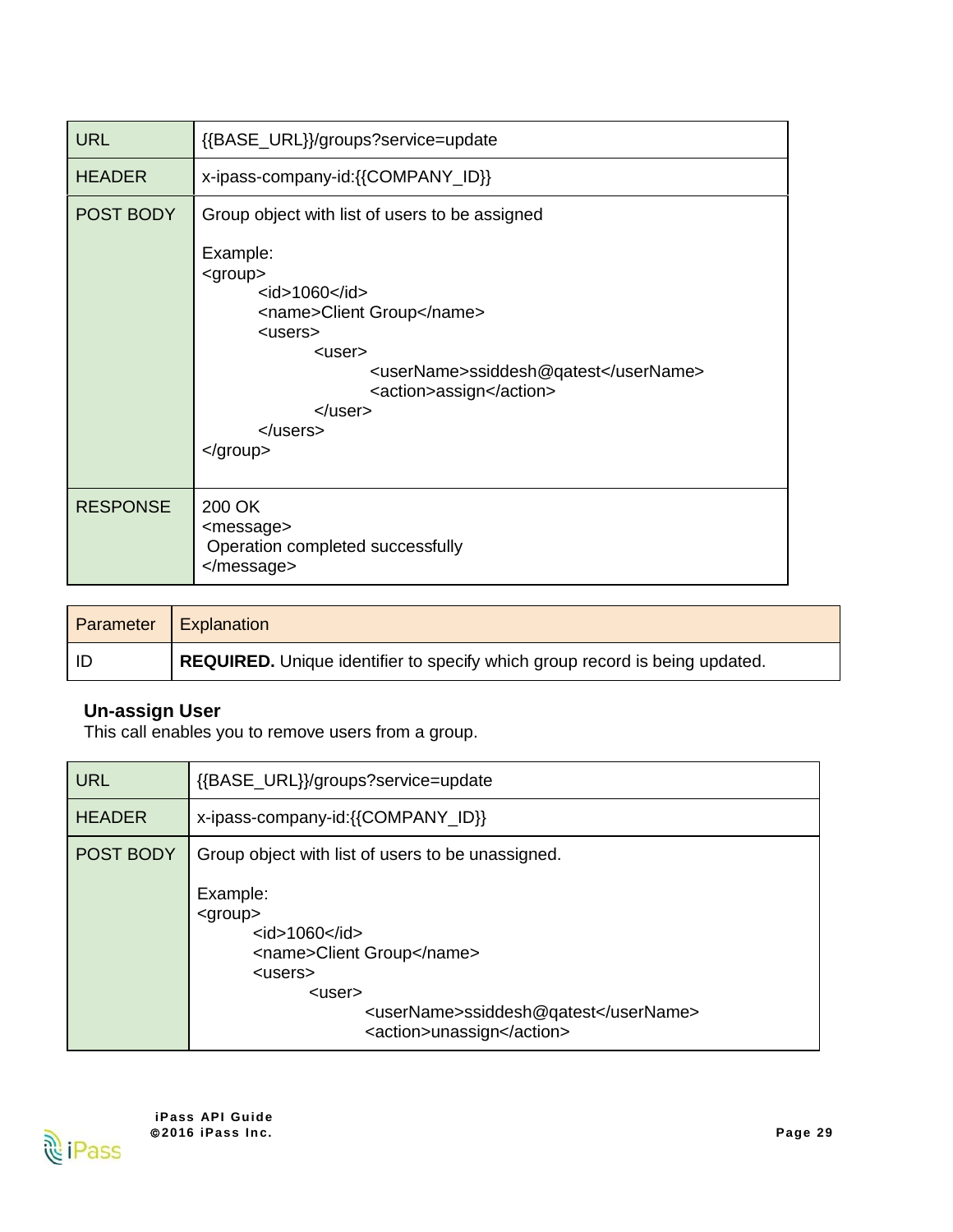|                 | $\langle$ /user $>$<br>$<$ /users $>$<br>$\langle$ group $\rangle$      |
|-----------------|-------------------------------------------------------------------------|
| <b>RESPONSE</b> | 200 OK<br><message><br/>Operation completed successfully<br/></message> |

| Parameter   Explanation |                                                                             |
|-------------------------|-----------------------------------------------------------------------------|
| l ID                    | REQUIRED. Unique identifier to specify which group record is being updated. |

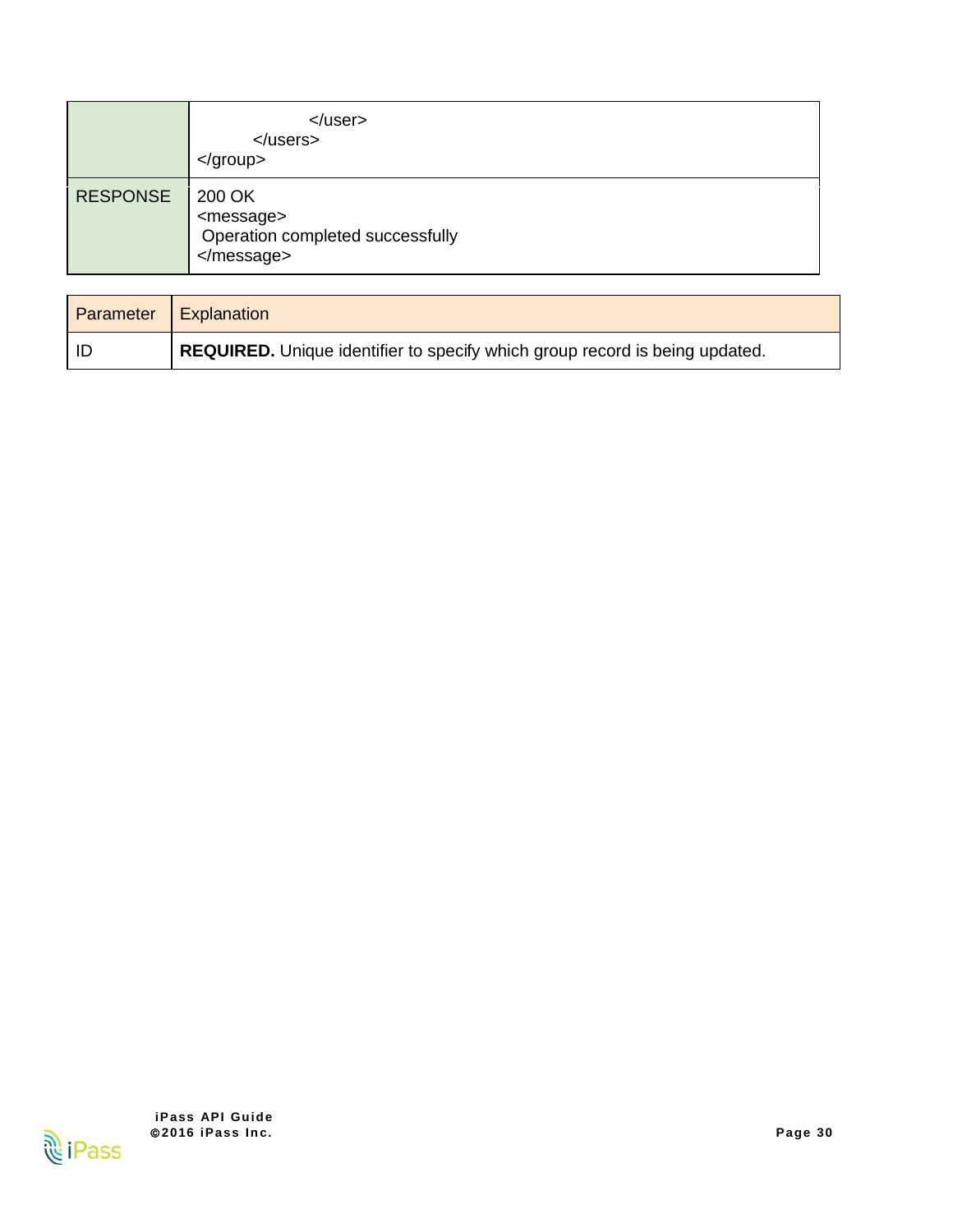## **Errors**

iPass APIs use conventional HTTP response codes to indicate API response status.

## Error Object

Typical error response:

```
<error>
   <errorCode>1006</errorCode>
   <errorMessage>You do not have sufficient privileges to perform this 
action.</errorMessage>
</error>
```

| Parameter    | Explanation                                                                   |  |  |
|--------------|-------------------------------------------------------------------------------|--|--|
| errorCode    | 5-digit iPass internal error code uniquely identifies the<br>reason of error. |  |  |
| errorMessage | String describing what the problem is.                                        |  |  |

#### <span id="page-30-0"></span>**Possible Errors**

| <b>HTTP Error</b> | <b>ErrorCode</b> | <b>Error Message</b>                                          |
|-------------------|------------------|---------------------------------------------------------------|
| 403               | 1006             | You do not have sufficient privileges to perform this action. |
| 500               | 2005             | Username must end with "@{{IPASS DOMAIN}}"                    |
| 500               | 2005             | The username {{USERNAME}} contains multiple @ symbols.        |
| 500               | 2005             | The email address {{EMAIL ADDRESS}} is unavailable.           |
| 500               | 2005             | User with username {{USERNAME}} not found in our system.      |
| 500               | 2005             | User with email {{EMAIL ADDRESS}} was not found.              |
| 400               | 2009             | The input provided to the service is invalid xml.             |